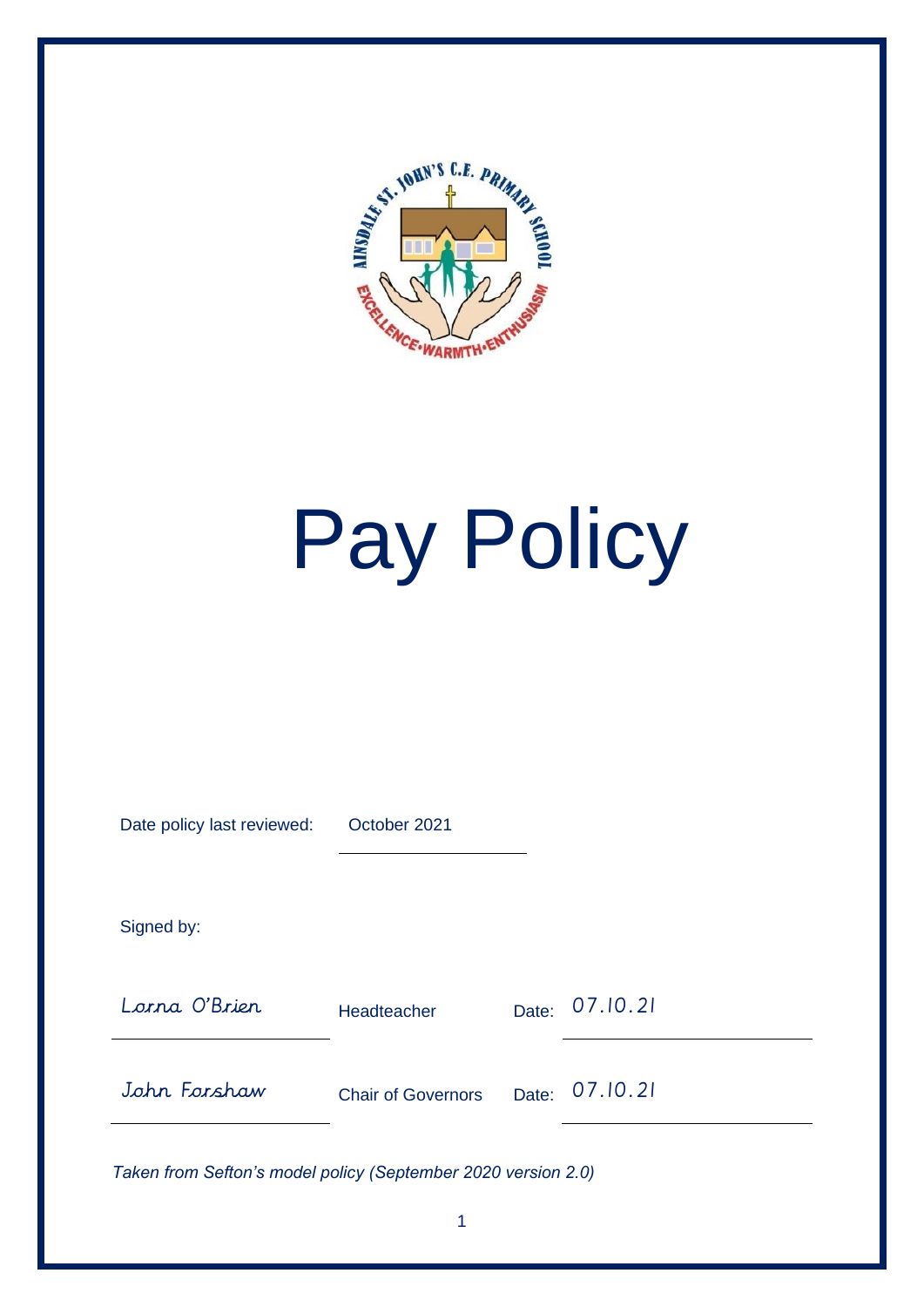## **Table of Contents**

|                                                              | Page           | Paragraph      |
|--------------------------------------------------------------|----------------|----------------|
| <b>Statement of intent</b>                                   | 3              |                |
| <b>SECTION 1. - Introduction</b>                             | $\overline{3}$ | $1 - 3$        |
| <b>SECTION 2.</b> - Responsibilities/Obligations             | $\overline{4}$ |                |
| <b>Governing Body Obligations</b>                            | $\overline{4}$ | 1              |
| <b>Headteacher Obligations</b>                               | $4 - 5$        | $\overline{2}$ |
| <b>Teachers Obligations</b>                                  | $\overline{5}$ | 3              |
| <b>Differentials</b>                                         | $\overline{5}$ | $\overline{4}$ |
| <b>Discretionary Pay Awards</b>                              | $\overline{5}$ | 5              |
| Safeguarding                                                 | $\overline{6}$ | 6              |
| Procedures                                                   | $6 - 7$        | $\overline{7}$ |
| <b>Appeals Process</b>                                       | $\overline{7}$ | 8              |
| <b>SECTION 3 - Pay Reviews</b>                               | $7 - 8$        | $1-6$          |
| <b>SECTION 4 - Basic Pay Determination on</b>                | $8 - 9$        | $1 - 4$        |
| appointment                                                  |                |                |
| <b>SECTION 5 - Leadership Pay</b>                            | $9 - 14$       |                |
| Headteacher Pay on Appointment                               | $9 - 10$       | 1              |
| Serving Headteachers Pay                                     | $10 - 11$      | $\overline{2}$ |
| Deputy/Assistant Headteachers - Pay on                       | 11             | 3              |
| appointment                                                  |                |                |
| Serving Deputy/Assistant Headteachers                        | $11 - 12$      | 4              |
| <b>Leading Practitioner Posts</b>                            | $12 - 13$      | 5              |
| <b>Acting Allowance</b>                                      | $13 - 14$      | 6              |
| <b>SECTION 6</b> – Pay progression on                        | $14 - 17$      | $1 - 12$       |
| performance                                                  |                |                |
| <b>SECTION 7</b> - Movement to the Upper Pay                 | 17-20          |                |
| Range                                                        |                |                |
| <b>Applications and Evidence</b>                             | $17 - 19$      | 1              |
| The Assessment                                               | 19-20          | $\overline{c}$ |
| <b>SECTION 8 - Discretionary Allowances and</b>              | $20 - 21$      | $1 - 2$        |
| Payments                                                     |                |                |
| Teaching and Learning Responsibility                         | $20 - 21$      | $\mathbf{1}$   |
| Payment                                                      |                |                |
| <b>Special Educational Needs Allowance</b>                   | 21             | $\overline{2}$ |
| <b>Other Payments</b>                                        | 21             | 3              |
| <b>SECTION 9 - Other</b>                                     | $21 - 22$      | $1 - 5$        |
| Part-time teachers                                           | $21 - 22$      | 1              |
| <b>Short Notice/Supply Teacher</b>                           | 22             | $\overline{2}$ |
| Pay increases arising from changes to the                    | 22             | 3              |
| document                                                     |                |                |
| <b>Job Descriptions</b>                                      | 22             | 4              |
| Monitoring the impact of the policy                          | 22             | 5              |
| <b>SECTION 10 - Support Staff</b>                            | 23-24          | $1 - 3$        |
| Appointments                                                 | 22-23          | 1              |
| Pay Scales and Progression                                   | 23-24          | $\overline{2}$ |
| <b>Acting Up</b>                                             | 24             | $\overline{3}$ |
| <b>APPENDICES</b>                                            | 25-43          |                |
| Appendix 1 - Pay Ranges and Allowance                        | $25 - 27$      | $1 - 7$        |
| Bands from 1 <sup>st</sup> September 2020 - 31 <sup>st</sup> |                |                |
| August 2021                                                  |                |                |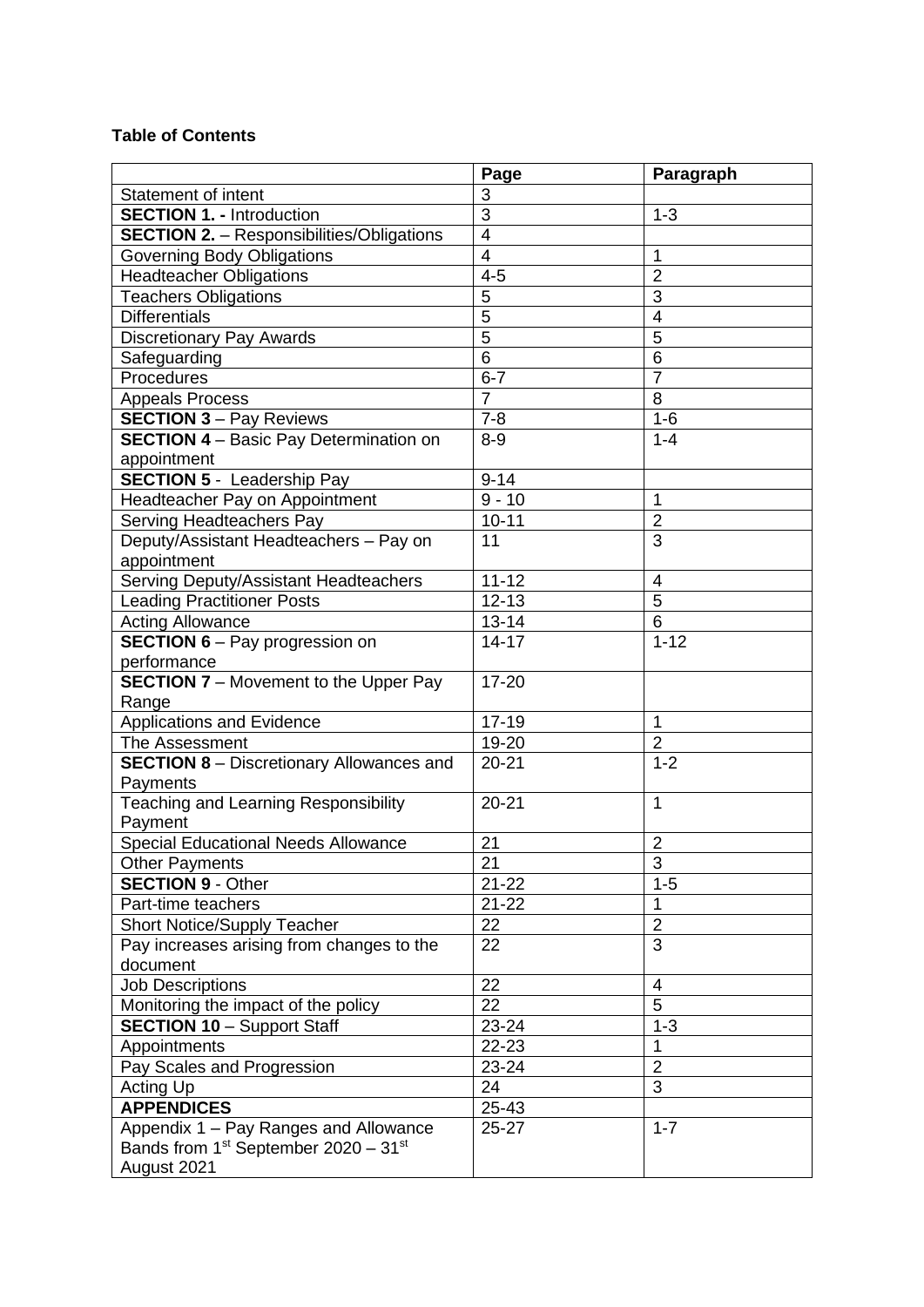| Appendix 2 – Upper Pay Range Application  | 28-30     |  |
|-------------------------------------------|-----------|--|
| <b>Process</b>                            |           |  |
| Appendix 2a – Upper Pay Scale Application | $31 - 32$ |  |
| Form                                      |           |  |
| Appendix 2b - Upper Pay Range Criteria    | $33 - 34$ |  |
| Appendix 3 - Teacher's Pay Statement      | 35        |  |
| Appendix 4 - The Pay Committee            | 36-39     |  |
| Appendix 5 - The Model Appeals Procedure  | 39-42     |  |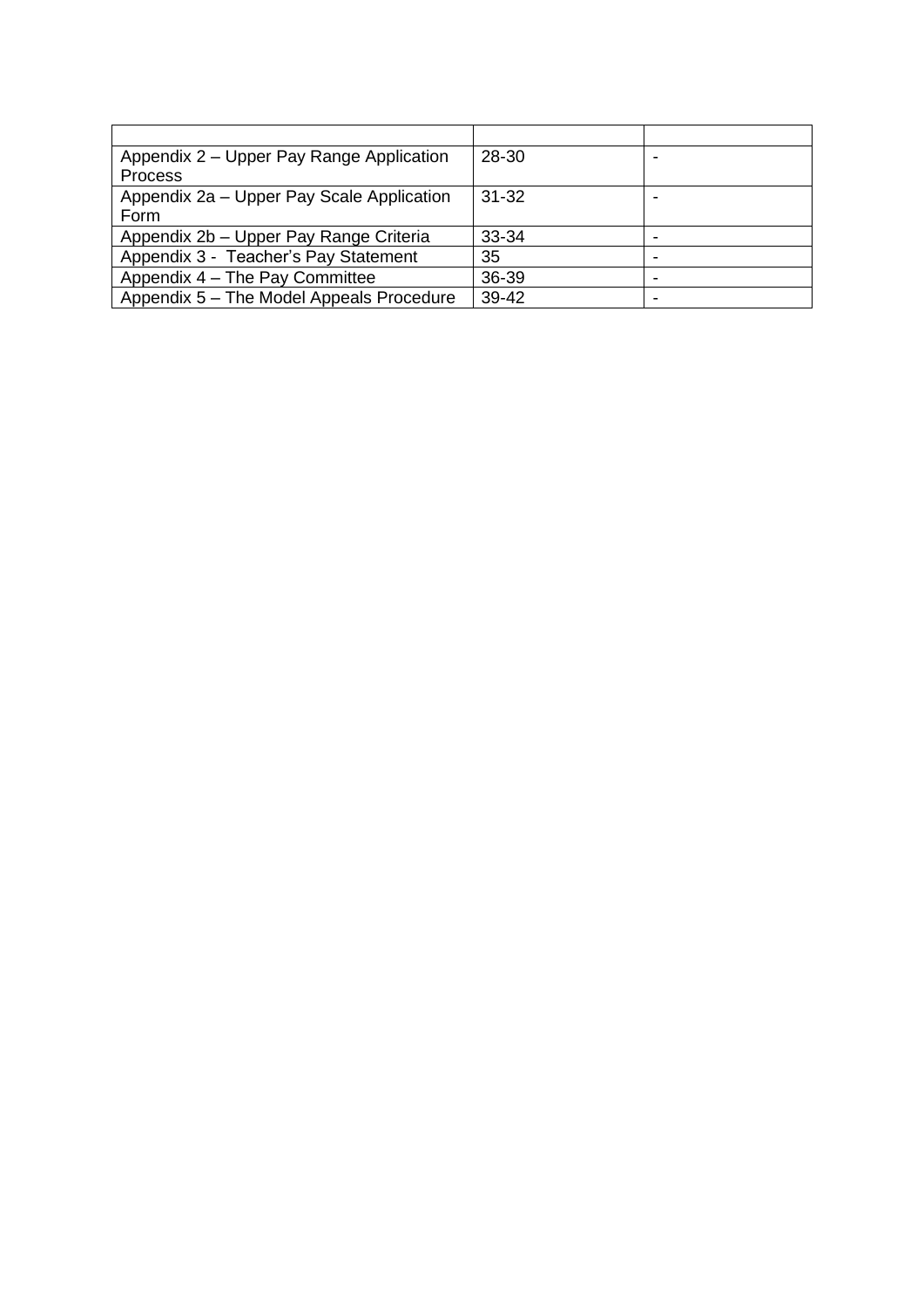# **Statement of Intent**

The prime statutory duty of governing bodies in England, as set out in paragraph 21(2) of the Education Act 2002 is to "…conduct the school with a view to promoting high standards of educational achievement at the school." The pay policy is intended to support that statutory duty.

The Governing Body of Ainsdale St. John's CE Primary School adopted this policy in September 2020.

## **SECTION 1. INTRODUCTION**

- 1. This policy sets out the framework for making decisions on teachers' pay. It has been developed to comply with current legislation and the requirements of the current School Teachers' Pay and Conditions Document (**"the Document"**) and has been consulted on with staff and/or the recognised trade unions.
- 2. In adopting this pay policy, the aim is to:
	- a) maximise the quality of teaching and learning at the school
	- b) support the recruitment and retention of a high-quality teacher workforce
	- c) enable the school to recognise and reward teachers appropriately for their contribution to the school
	- d) help to ensure that decisions on pay are managed in a fair, just and transparent way.
- 3. Pay decisions at this school are made by the Governing Body who have delegated certain responsibilities and decision-making powers to the Pay Committee as set out in appendix 4. The Pay Committee is responsible for the administration and review of the pay policy, subject to the approval of the relevant body, and has full authority to take pay decisions on behalf of the relevant body in accordance with this policy. The headteacher is responsible for advising the Pay Committee on its decisions.

# **SECTION 2. RESPONSIBILITIES/OBLIGATIONS**

# **1. Governing Body Obligations**

- i. The governing body will fulfil its obligations to:
	- a. **Teachers**: as set out in the current School Teachers' Pay and Conditions Document ("**the Document"**) and the current Conditions of Service for School Teachers in England and Wales (**"the Burgundy Book"**).
	- b. **Support staff**: the current National Joint Council for Local Government Services National Agreement on Pay and Conditions of Service (**"the Green Book"**) and in keeping with Sefton Council's current Job Evaluation Scheme ("**JE**").
- ii. The governing body will need to consider any updated pay policy and assure themselves that appropriate arrangements for linking teacher's appraisal to pay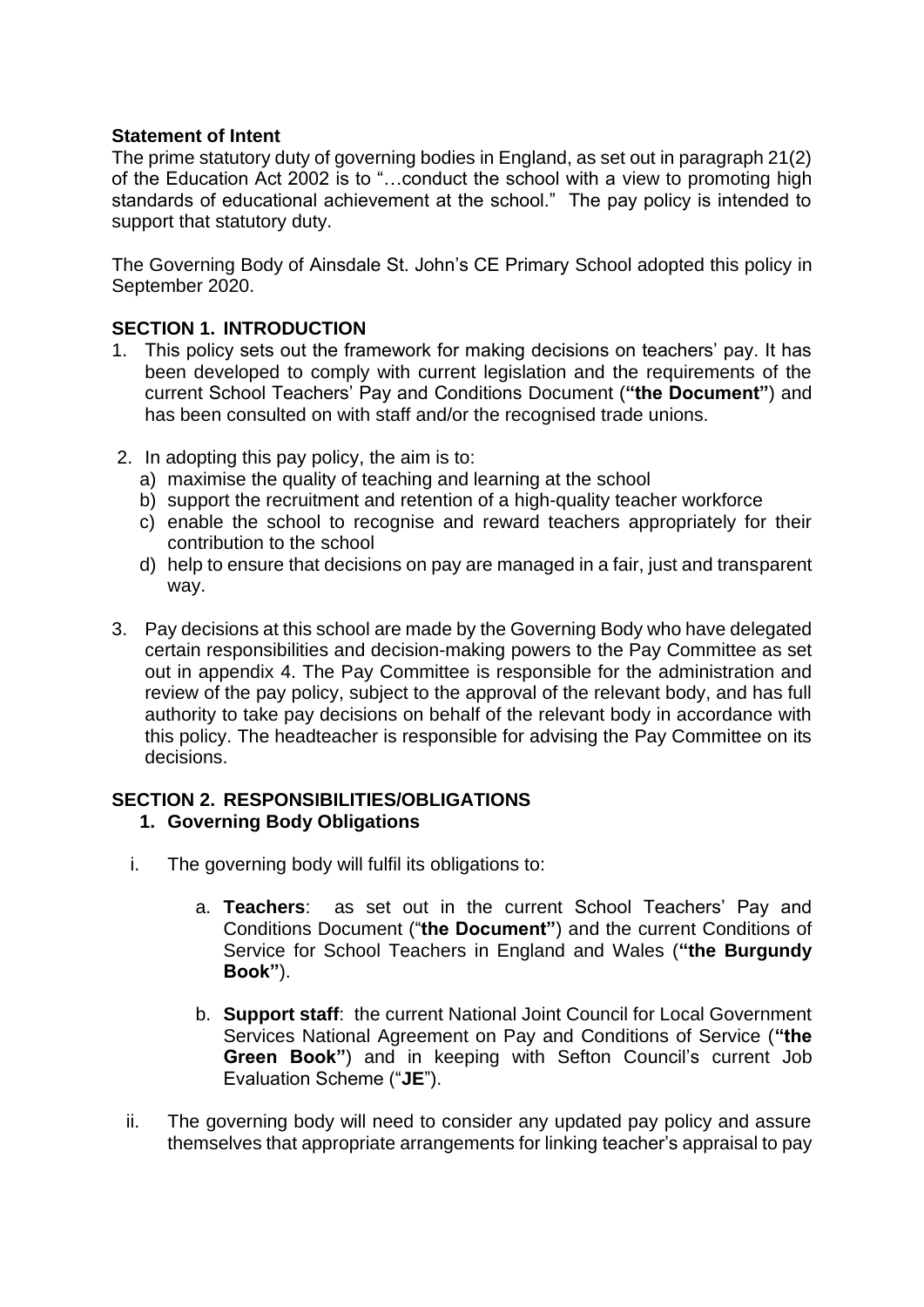are in place, can be applied consistently and that their pay decisions can be objectively justified.

- iii. The governing body will ensure that it makes funds available to support pay decisions, in accordance with this pay policy (see Section 4, Page 8-9) and the school's budgetary requirements.
- iv. The governing body will monitor the outcomes of pay decisions, including the extent to which different groups of teachers may progress at different rates, ensuring the school's continued compliance with equalities legislation.

## **2. Headteacher Obligations**

- i. The headteacher will:
	- a. develop clear arrangements for linking teacher appraisal to pay progression and consult with staff and school union representatives on the appraisal and pay policies;
	- b. submit any updated appraisal and pay policies to the governing body for approval;
	- c. ensure that effective appraisal arrangements are in place and that any appraisers have the knowledge and skills to apply procedures fairly;
	- d. submit pay recommendations to the governing body and ensure the governing body has sufficient information upon which to make pay decisions;
	- e. ensure that teachers are informed about decisions reached; and that records are kept of recommendations and decisions made.

## **3. Teachers' Obligations**

- **i.** A teacher will:
	- a. engage with appraisal; this includes working with their appraiser to ensure that there is a secure evidence base for an annual pay determination to be made;
	- b. keep records of their objectives and review them throughout the appraisal process;
	- c. share any evidence they consider relevant as agreed with their appraiser;
	- d. ensure they have an annual review of their performance.

## **4. Differentials**

Appropriate differentials will be created and maintained between posts within the school, recognising accountability and job weight, and the governing body's need to recruit, retain and motivate sufficient employees of the required quality at all levels.

## **5. Discretionary Pay Awards**

Criteria for the use of pay discretions are set out in this policy and discretionary awards of additional pay will only be made in accordance with these criteria.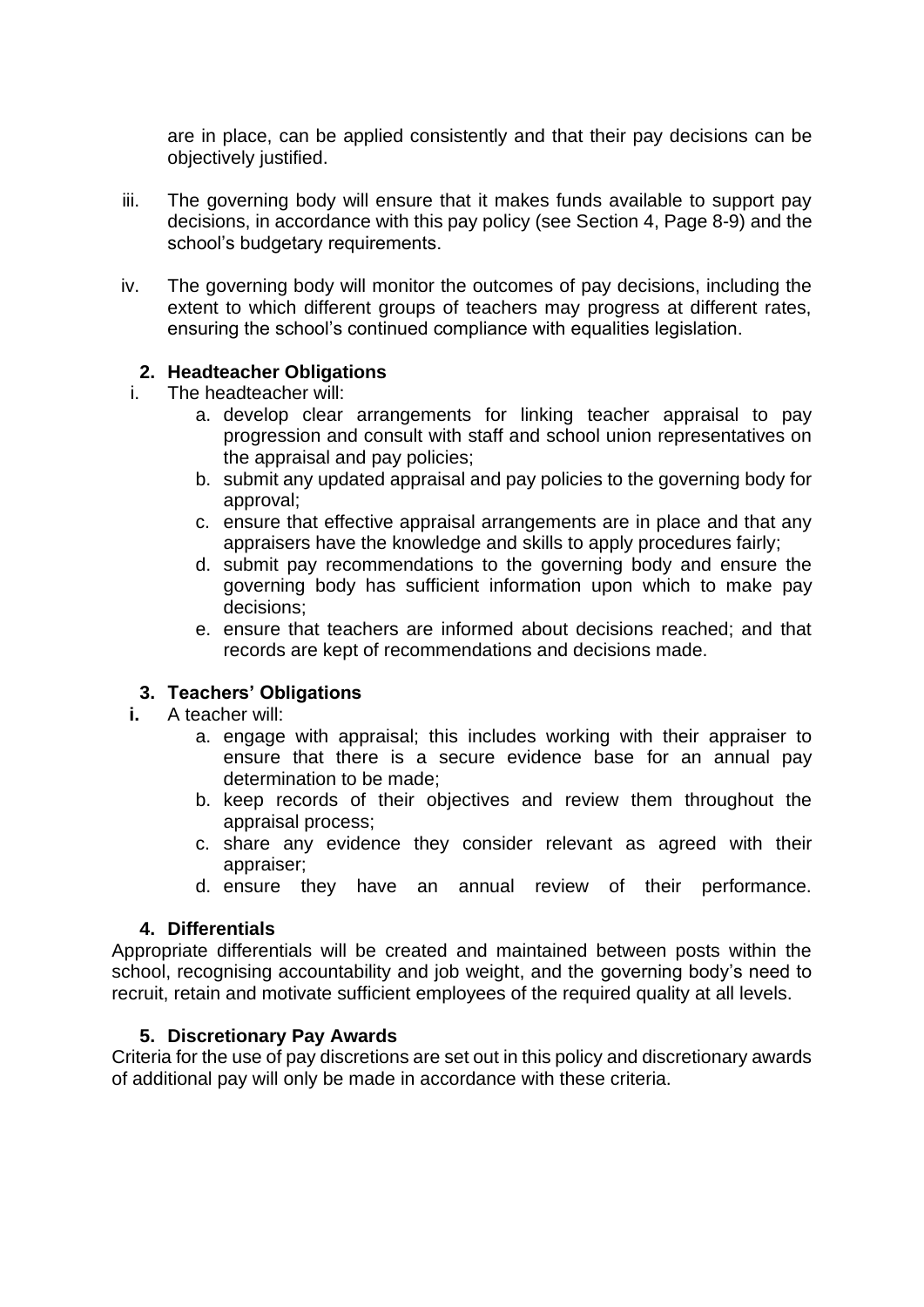# **6. Safeguarding**

Where a pay determination leads or may lead to the start of a period of safeguarding, the governing body will comply with the relevant provisions of the Document and will give the required notification as soon as possible and no later than one month after the determination.

## **7. Procedures**

- **i.** The governing body will determine the annual pay budget on the recommendation of the pay committee (see appendix 4), considering paragraph 19 of the Document. The Governing Body will aim to ensure that appropriate funding is allocated for pay progression for all eligible teachers in the spirit of this pay policy.
- **ii.** The terms of reference for the pay committee will be determined from time to time by the governing body. The current terms of reference are:
	- **a.** to achieve the aims of the whole school pay policy in a fair and equal manner;
	- **b.** to apply the criteria set by the whole school pay policy in determining the pay of each member of staff at the annual review;
	- **c.** to observe all statutory and contractual obligations;
	- **d.** to minute clearly the reasons for all decisions and report the fact of these decisions to the next meeting of the full governing body;
	- **e.** to recommend to the governing body the annual budget needed for pay, bearing in mind the need to ensure the availability of monies to support any exercise of pay discretion;
	- **f.** to keep abreast of relevant developments and to advise the governing body when the school's pay policy needs to be revised;
	- **g.** to work with the headteacher in ensuring that the governing body complies with the Appraisal Regulations 2012 (teachers).
	- **h.** The report of the pay committee will be placed in the confidential section of the governing body's agenda and will either be received or referred back. Reference back may occur only if the Pay Committee has exceeded its powers under the policy.

# **8. Appeals procedure**

The governing body has an appeals procedure in relation to pay in accordance with the provisions of paragraph 2.1(b) of the Document. This is set out at appendix 5 of this policy.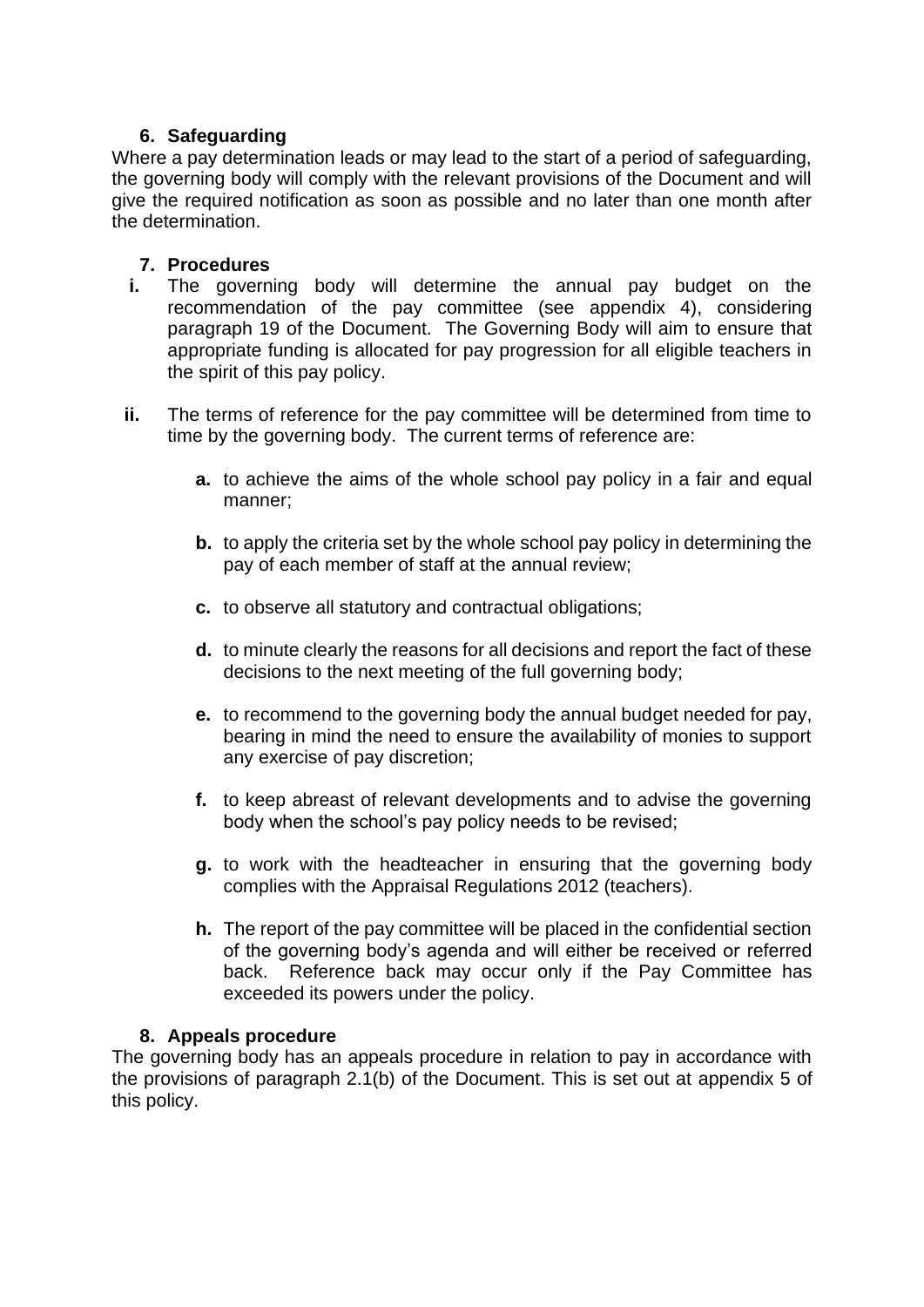# **SECTION 3. PAY REVIEWS**

- 1. The Governing Body will ensure that each teacher's salary is reviewed annually, with effect from 1 September and no later than 31 October each year (31<sup>st</sup>) December for headteachers), and that all teachers are given a written statement setting out their salary and any other financial benefits to which they are entitled in accordance with paragraph 3.4 of the Document. An instruction to amend pay from the relevant date will be issued immediately after the time limit for the lodging of an appeal has passed, or immediately after an appeal has been concluded.
- 2. Reviews may take place at other times of the year to reflect any changes in circumstances or job description that lead to a change in the basis for calculating an individual's pay. A written statement (appendix 3) will be given after any review and where applicable will give information about the basis on which it was made.
- 3. Where a pay determination leads or may lead to the start of a period of safeguarding, the Governing Body will comply with Section 2 Paragraph 6 of this policy.
- 4. All pay decisions will be made on objective criteria so that there is no discriminatory effect on any teacher or group of teachers with a particular protected characteristic under the Equality Act 2010.
- 5. The Governing Body will also comply with the following equalities legislation:
	- a. Employment Relations Act 1999
	- b. Equality Act 2010
	- c. Employment Rights Act 1996
	- d. The Part-time Workers (Prevention of Less Favourable Treatment) Regulations 2000
	- e. The Fixed-term Employees (Prevention of Less Favourable Treatment) Regulations 2002
	- f. The Agency Workers Regulations 2010
	- 6. The governing body will promote equality in all aspects of school life, particularly as regards all decisions on advertising of posts, appointing, promoting and paying staff, training and staff development.

## **SECTION 4. BASIC PAY DETERMINATION ON APPOINTMENT**

- 1. The Governing Body will determine the pay range for a vacancy prior to advertising it. On appointment, it will determine the starting salary within that range to be offered to the successful candidate.
- 2. In making such determinations, the Governing Body may take into account a range of factors, including:
	- the nature of the post
	- the level of qualifications, skills and experience required
	- market conditions
	- the wider school context

*This is not exhaustive and may not be applicable to all appointments.*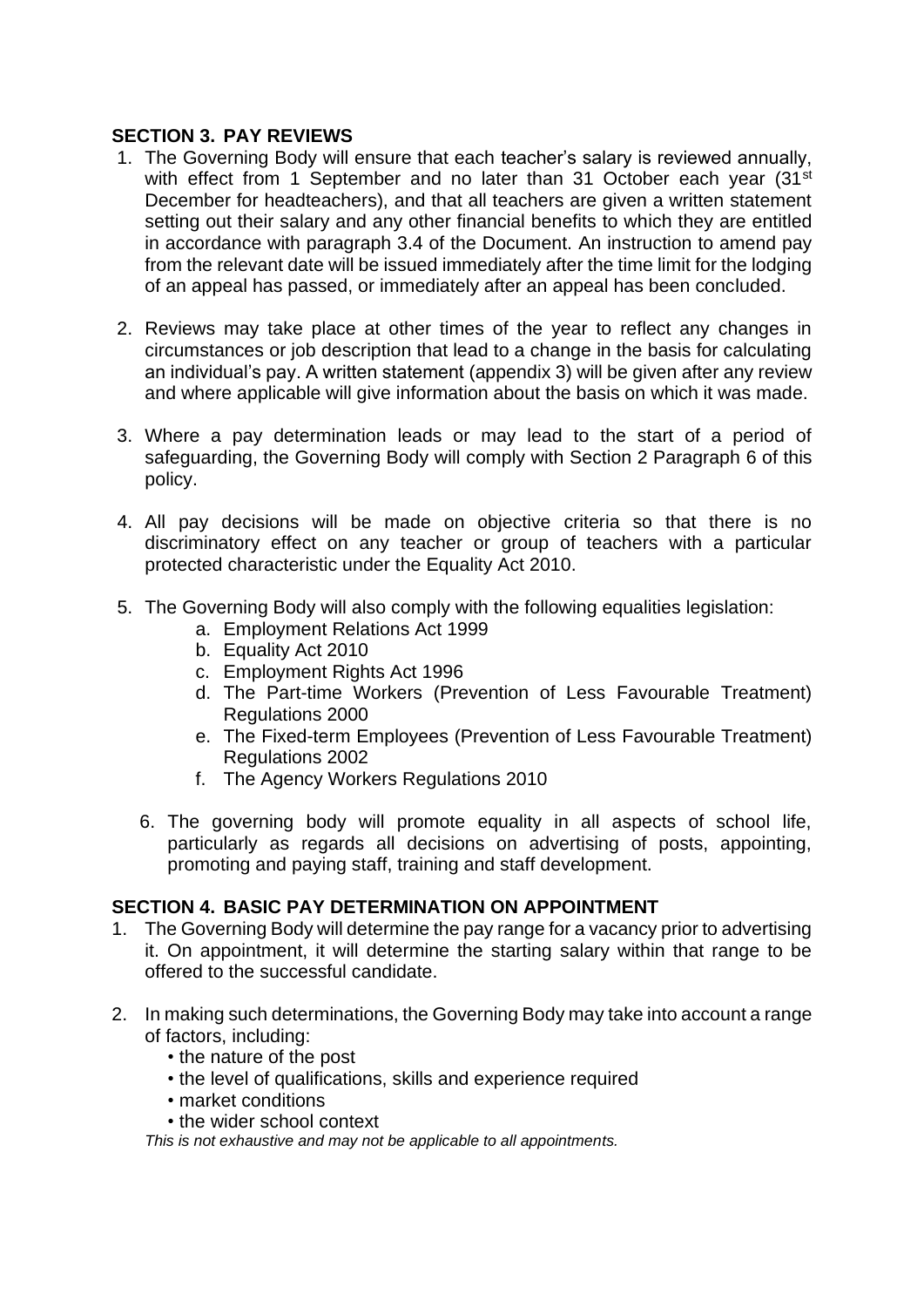- 3. Schools can take the decision to honour pay portability, however, it should not be assumed that a teacher will automatically be paid at the same rate as they were being paid in a previous school.
- 4. Pay Ranges can be found at appendix 1

# **SECTION 5: LEADERSHIP PAY**

- **1. Headteacher Pay - Pay on appointment**
- i. For appointments on or after 1 September 2020, the governing body will determine the pay range to be advertised and agree pay on appointment, taking account of the full role of the headteacher (Part 7) and in accordance with paragraphs 9.1 to 9.4 of the Document and paragraphs 8 to 28 of its guidance (section 3):
	- a. the pay committee will review the school's headteacher group and the head's range in accordance with paragraphs 5, 6 and 8 of the Document (ordinary schools), or paragraphs 5, 7, and 8 of the Document (special schools);
- i. if the headteacher takes on permanent accountability for one or more additional schools, the pay committee will set a range in accordance with the provisions of paragraphs 11 and 12 of the guidance Section 3 of the Document
- ii. the pay committee will have regard to the provisions of paragraph 9.4 of the Document and will also take account of any other permanent payments, made to staff within the school to ensure that appropriate differentials are created and maintained between posts of differing responsibility and accountability;
- iii. the pay committee will consider the need to award any temporary payments to a headteacher in line with paragraph 10.1 to 10.3 of the Document. The pay committee will consider using its discretion, in wholly exceptional circumstances, to exceed the 25% limit on discretionary payments, as set out in paragraph 10.4 of the Document. However, before agreeing to do so, it will seek the agreement of the governing body which in turn will seek external independent advice before providing such agreement.
- iv. the pay committee will exercise its discretion under paragraphs 27 of the Document where there are recruitment issues.

## **2. Serving Headteachers Pay**

- i. The governing body will determine the salary of a serving headteacher as follows
	- a. the pay committee will review the headteacher's pay in accordance with paragraph 11.1 to 11.2 of the Document
	- b. the pay committee may determine the head's range within the group range for the school, as at 1 September 2020 or at any time if they consider it is necessary as determined in accordance with paragraph 4.1 to 4.3 of the Document and paragraph 8 of its guidance (section 3).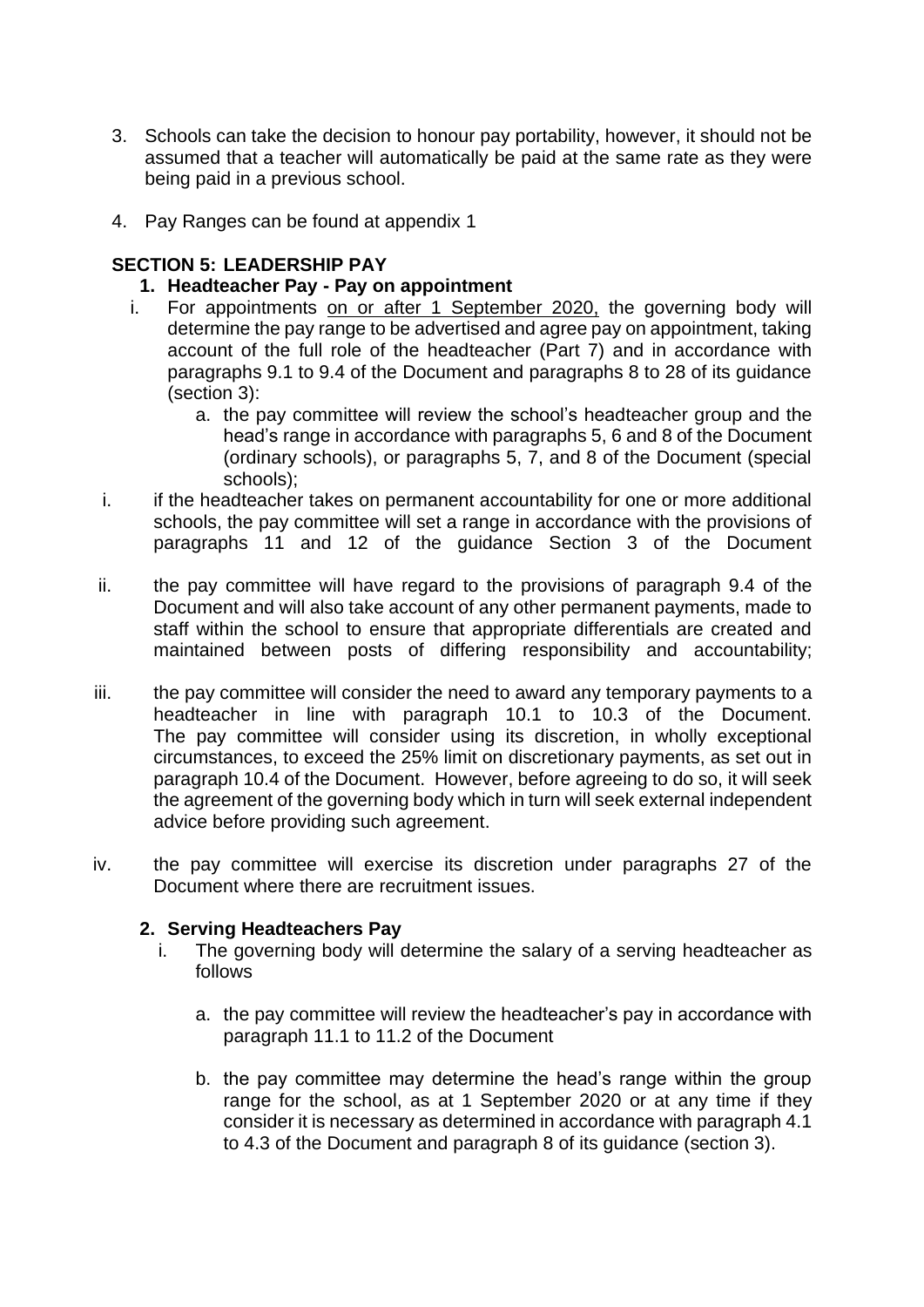- c. if the headteacher takes on temporary accountability for one or more additional schools, the pay committee will consider awarding a temporary payment under paragraph 11-12 and paragraphs 16 to 23 of the Document's guidance (section 3).
- d. the pay committee will consider the use of temporary payments, as per the provisions of paragraph 10.1 to 10.3 of the Document.
- ii. The pay committee will consider using its discretion, in wholly exceptional circumstances, to exceed the 25% limit on discretionary payments, as set out in paragraph 10.4 of the Document. However, before agreeing to do so, it will seek the agreement of the governing body which in turn will seek external independent advice before providing such agreement.

## **3. Deputy/Assistant Headteachers - Pay on appointment**

- i. The governing body will, when a new appointment needs to be made, determine the pay range to be advertised and agree pay on appointment as follows:
	- a. the pay committee will determine a pay range in accordance with paragraph 9.1 and 9.4 of the Document, taking account of the role of the deputy/assistant headteacher set out at paragraphs 48 of the Document;
	- b. the pay committee will record its reasons for the determination of the deputy/assistant headteacher pay range, in accordance with paragraph 10 of the Document's guidance (section 3).
	- c. the pay committee will exercise its discretion under paragraphs 27 of the Document where there are recruitment issues.

## **4. Serving deputy/assistant headteachers**

- i. The Pay Committee:
	- a. will review pay in accordance with paragraphs 11 of the Document (pay progression for leadership group members) where there has been sustained high quality of performance having regard to the results of the recent appraisal, and to any recommendation on pay progression recorded in the deputy/assistant head's most recent appraisal report**;**
	- b. will review and, if necessary, re-determine the deputy/assistant headteachers' pay range where there has been a significant change in the responsibilities of the serving deputy/assistant headteacher in accordance with paragraph 10 of the Documents guidance;
	- c. may determine the deputy headteacher pay range at any time in accordance with paragraph 3.1 of the Document pursuant with the discretionary provisions of that paragraph and to maintain differentials;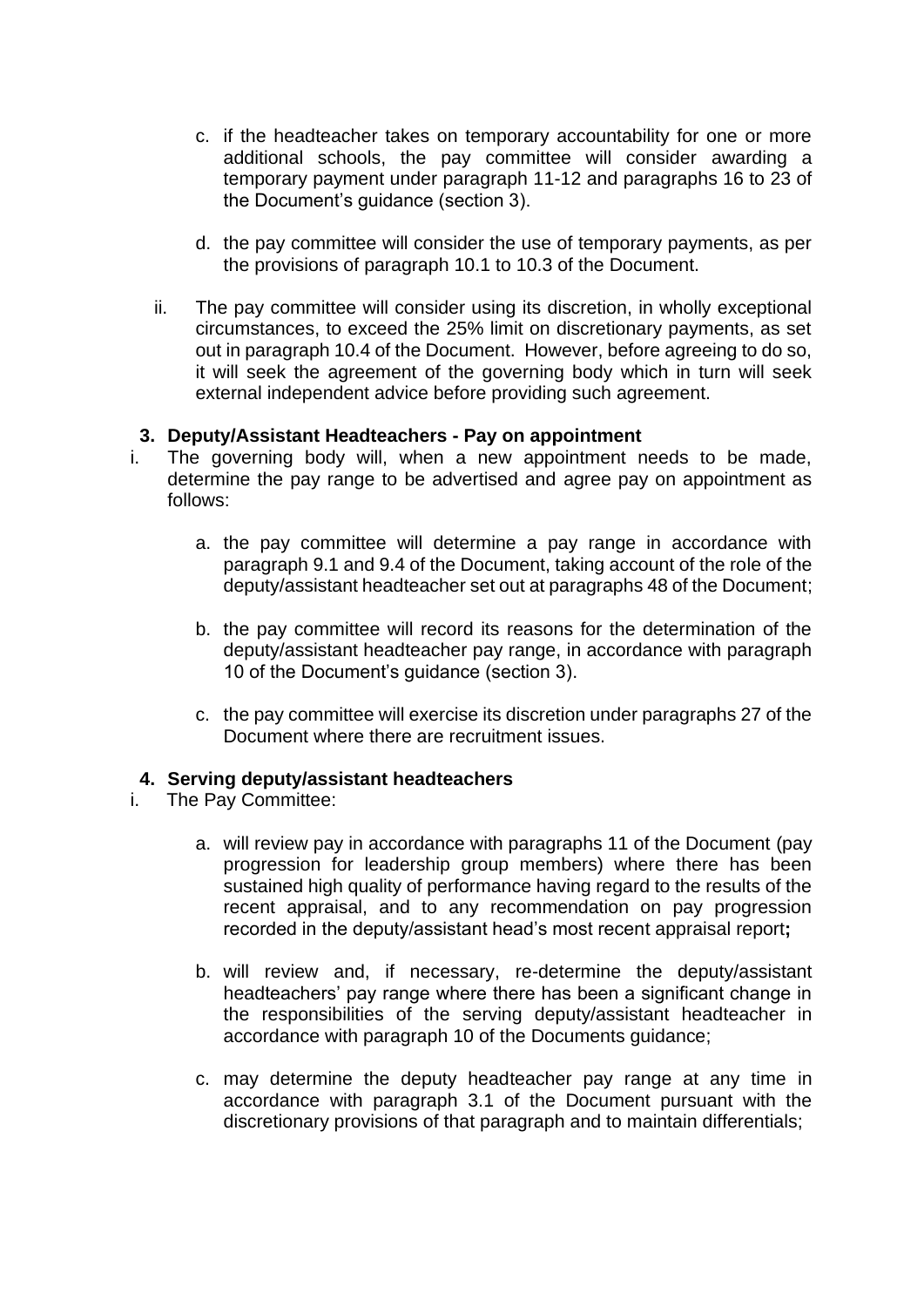# **5. Leading Practitioner Posts**

- i. The pay committee will determine a pay range of  $£42,402$  to  $£64,461$  from minimum to maximum for each leading practitioner post in accordance with paragraph 16.3 of the Document; and paragraphs 33 to 37 of the Documents guidance at section 3.
- ii. The governing body will take account of paragraph 16.1 of the Document when determining the role of leading practitioner in this school. Additional duties will be set out in the job description of the leading practitioner and will include:
	- a. a leadership role in developing, implementing and evaluating policies and practices in the school that contribute to school improvement;
	- b. the improvement of teaching within this school and within the wider school community which impact significantly on pupil progress;
	- c. improving the effectiveness of staff and colleagues, particularly in relation to specific areas
- iii. With effect from 1 September 2020 the headteacher will agree appraisal objectives for the leading practitioner.
- iv. The pay committee shall have regard to the results of the leading practitioner's appraisal, including the pay recommendation, when exercising any discretion in relation to their pay, in accordance with paragraphs 11 of the Document.
- v. The pay committee will take account of other evidence. The evidence should show the leading practitioner:
	- a. has made good progress towards their objectives;
	- b. is an exemplar of teaching skills, which should impact significantly on pupil progress, within school and within the wider school community, if relevant;
	- c. has made a substantial impact on the effectiveness of staff and colleagues, including any specific elements of practice that have been highlighted as in need of improvement;
	- d. is highly competent in all aspects of the Teachers' Standards;
	- e. has shown strong leadership in developing, implementing and evaluating policies and practice in their workplace that contribute to school improvement.

## **6. Acting Allowances**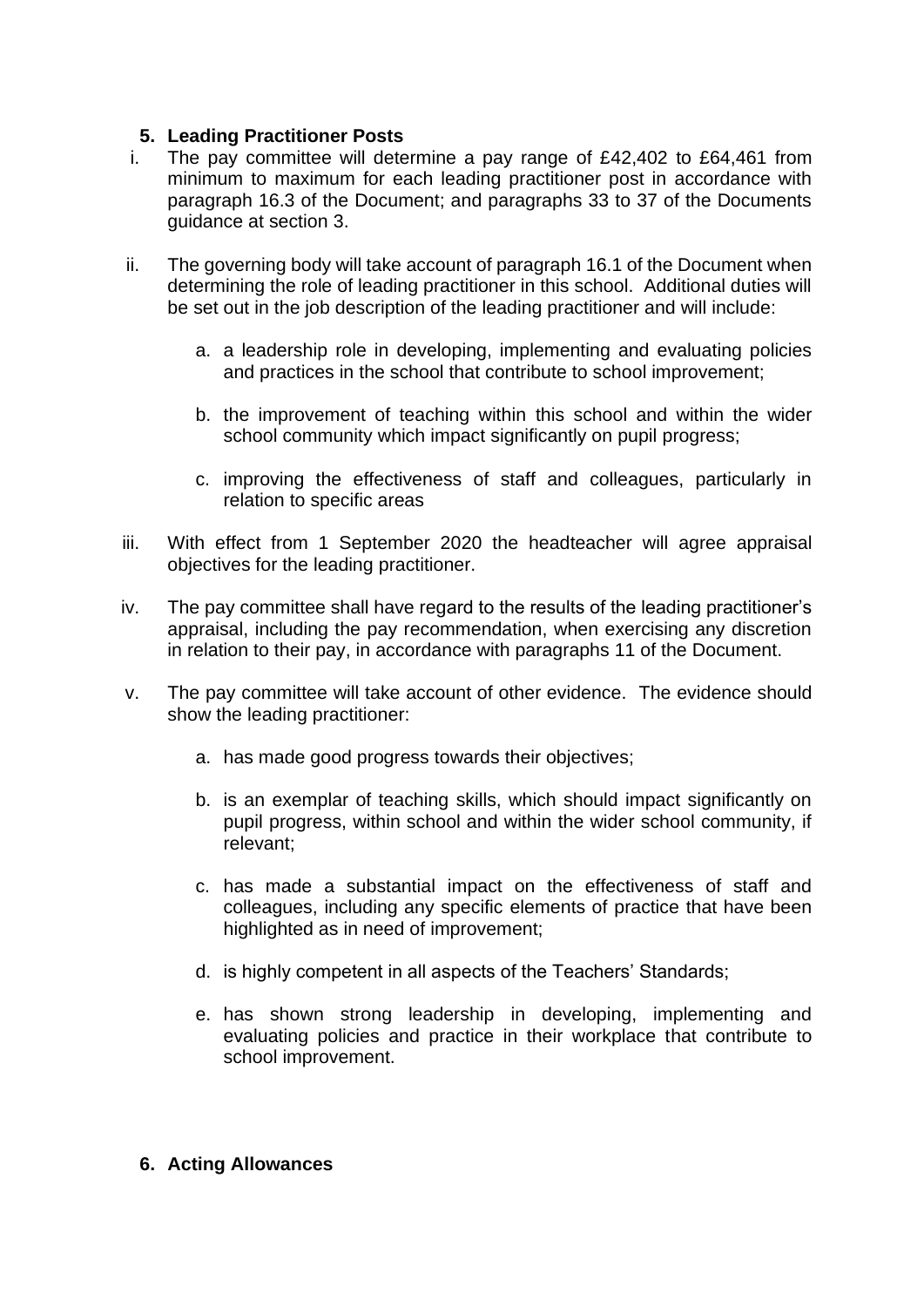- i. Acting allowances are payable to teachers who are assigned and carry out the duties of headteacher, deputy headteacher or assistant headteacher in accordance with paragraphs 23 of the Document. The pay committee will, within a four-week period of the commencement of acting duties, determine whether the acting post holder will be paid an allowance. In the event of a planned and prolonged absence, an acting allowance will be agreed in advance and paid from the first day of absence.
- ii. Any teacher, who carries out the duties of headteacher, deputy headteacher, or assistant headteacher, for a period of four weeks or more, will be paid no lower than the minimum of the respective pay range for as long as the acting allowance is paid.

## **SECTION 6: PAY PROGRESSION BASED ON PERFORMANCE**

- 1. In this school, all teachers can expect to receive regular, constructive feedback on their performance and are subject to annual appraisal that recognises their strengths, informs plans for their future development, and helps to enhance their professional practice. The arrangements for teacher appraisal is set out in the schools' Appraisal Policy.
- 2. All decisions about pay progression for teachers will be made with reference to the teachers' appraisal reports and the pay recommendations that they contain. In the case of NQTs, whose appraisal arrangements are different, pay decisions will be made by means of the statutory induction process.
- 3. It will be possible for a 'no progression' determination to be made without recourse to the capability procedure. It is expected that in cases of a 'no progression' determination this is supported by the teacher's appraisal reports.
- 4. In this school, assessment of performance will be made through the appraisal process and will include assessment of performance against the Teachers' Standards (and/or other relevant standards) and appraisal objectives. Teachers will be eligible for standard pay progression if they are assessed as meeting the Teachers' Standards (and/or other relevant standards) and their appraisal objectives.
- 5. The evidence to be used for assessment will be made clear to all teachers at the start of the appraisal cycle and may include e.g. self-assessment, progress of a particular group of pupils, lesson observations, feedback on pupils' learning etc.
- 6. Decisions regarding pay progression will be made to be fair and transparent, assessments of performance will be properly rooted in evidence.
- 7. In this school, we will ensure fairness by annual monitoring of the application of the Appraisal Policy, the Pay Policy and of pay decisions. The school will ensure that appraisal objectives and assessments are consistent. Arrangements for quality assurance and moderation are set out in the Appraisal Policy. We will endeavour to minimise the impact on workload for individual teachers, line managers and headteachers throughout the process.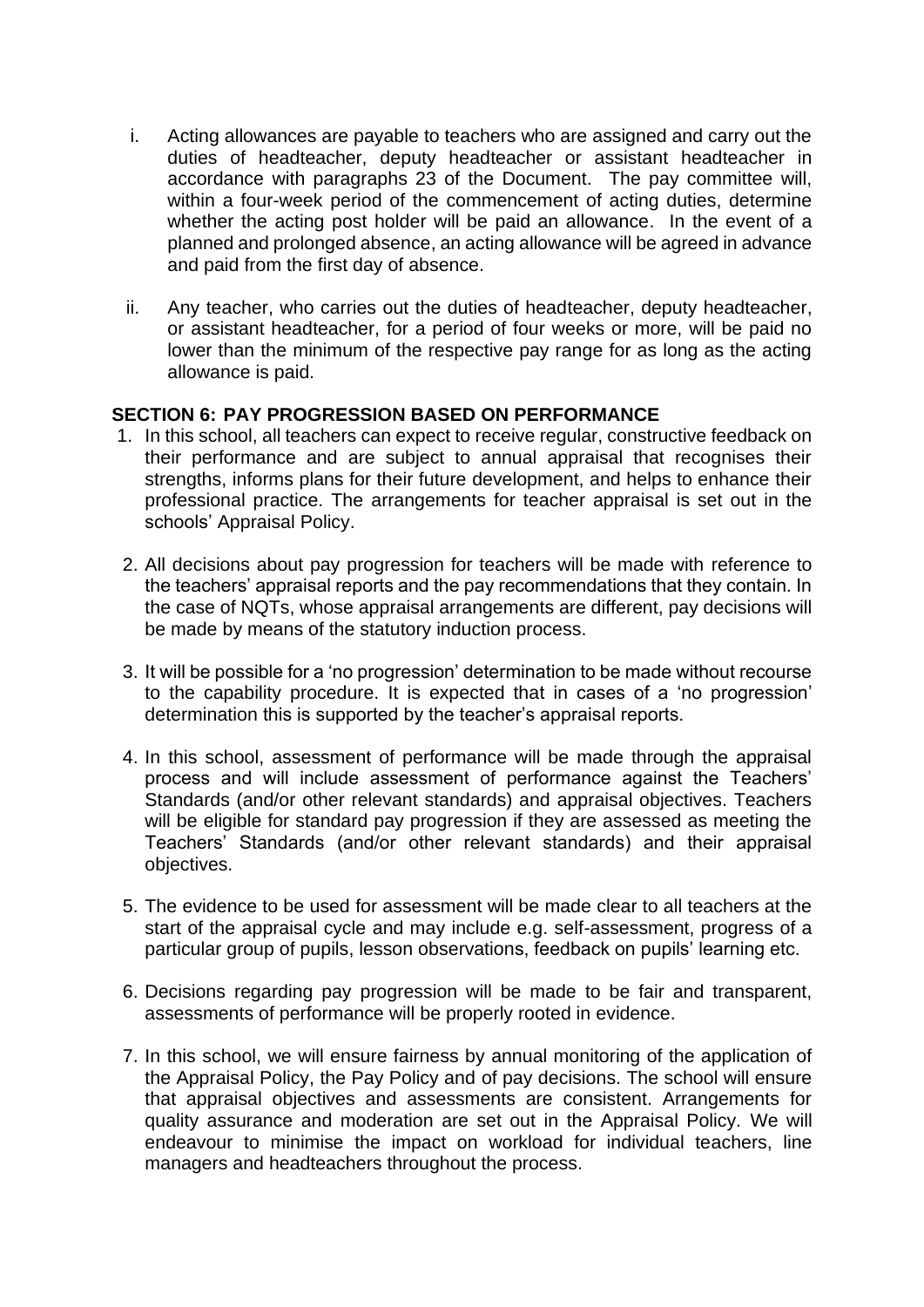- 8. Teachers' appraisal reports will contain pay recommendations. Final decisions about whether to accept a pay recommendation will be made by the Governing Body, having regard to the appraisal report and taking into account advice from the Headteacher.
- 9. The Governing Body will consider its approach in the light of the school's budget and will take steps to ensure that appropriate funding is allocated for pay progression at all levels.
- 10. All teachers can expect progression to the top of their pay range as a result of successful appraisal reviews.
- 11. Classroom teachers
	- a. A classroom teacher paid on Main Pay Range or Unqualified Teachers Pay Range who is assessed as meeting the Teachers' Standards (and/or other relevant standards) and their appraisal objectives will receive standard progression to the next point on the appropriate pay range.
	- b. For teachers on the Upper Pay Range who have been assessed as being highly competent in all elements of the relevant standards; that their achievements and contribution to this school are substantial and sustained; and have met their appraisal objectives, standard progression will be made based on two successful, consecutive appraisal reviews in this school.
	- c. A teacher who is assessed as exceeding the requirements detailed in 11a/b above may receive enhanced progression as set out in table (a) below.
	- d. A teacher whose performance does not meet the requirements detailed in 11a/b above, may be considered not to be eligible for pay progression. While it is possible for a 'no progression' determination to be made without recourse to the capability procedure, there is an expectation that concerns about a teacher's performance will have been made clear through the appraisal process and that said concerns have not been sufficiently addressed through support provided by the school.
- 12. Leadership Teachers
	- a. Those on the leadership pay range play a critical role in the life of the school. They inspire confidence in those around them and work with others to create a shared strategic vision which motivates pupils and staff. They take the lead in enhancing standards of teaching and learning and value enthusiasm and innovation in others. They have the confidence and ability to make management and organisational decisions and ensure equity, access and entitlement to learning.
	- b. To achieve progression teachers on the leadership pay range are required to demonstrate sustained high quality performance with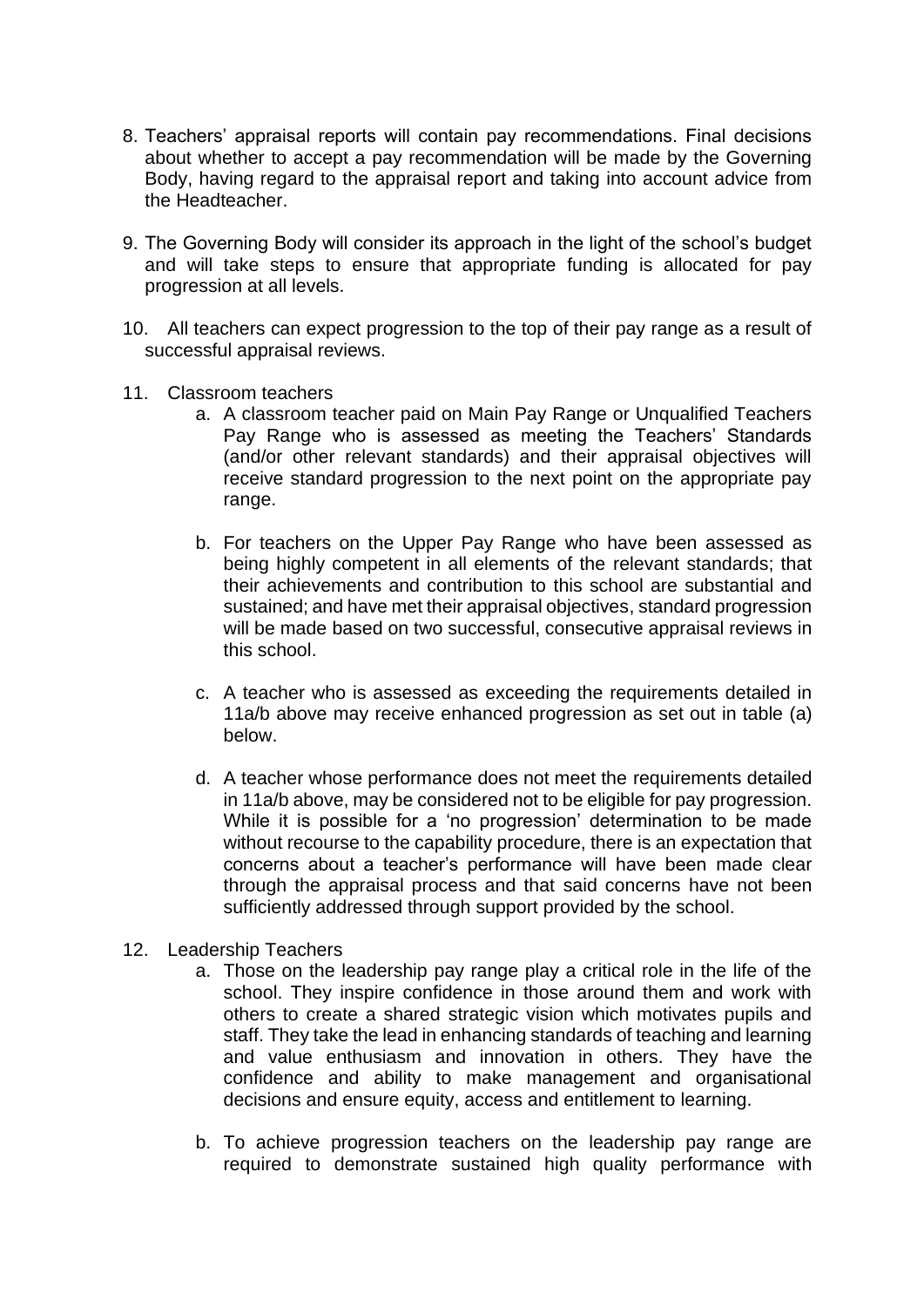particular regard to leadership, management and pupil progress at the school and will be subject to a review of performance against the Teachers' Standards (and/or other relevant standards) and their appraisal objectives before any performance points will be awarded.

c. Annual pay progression within the range for these posts is not automatic. The relevant body will consider whether to award one or two pay progression points.

| Pay range            | <b>Standard progression</b> | <b>Enhanced progression</b> |
|----------------------|-----------------------------|-----------------------------|
| Main                 | point                       | 2 points                    |
| Upper                | 1 point after two           |                             |
|                      | successful reviews          |                             |
| Leading practitioner | point                       | 2 points                    |
| Leadership           | point                       | 2 points                    |
| Unqualified          | point                       | 2 points                    |

# **Table (a)**

## **SECTION 7: MOVEMENT TO THE UPPER PAY RANGE**

## **1. Applications and Evidence**

- i. Any qualified teacher may apply to be paid on the upper pay range and any such application must be assessed in line with this policy. It is the responsibility of the teacher to decide whether they wish to apply to be paid on the upper pay range.
- ii. One application may be made in an academic year. The closing date for applications is normally 31st October each year; however, exceptions will be made in particular circumstances, e.g. those teachers who are on maternity leave or who are currently on sick leave.
- iii. The process for applications is:
	- a) The teacher must complete the school's application form (Appendix 2)
	- b) The application form and the supporting evidence must be submitted to the headteacher by the cut-off date of 31<sup>st</sup> October.
	- c) The teacher will receive notification of the name of the assessor of his/her application within 5 working days;
	- d) The assessor will assess the application, which will include a recommendation to the pay committee of the relevant body;
	- e) The application, evidence and recommendation will be passed to the headteacher for moderation purposes, if the headteacher is not the assessor;
	- f) The pay committee will make the final decision, advised by the headteacher;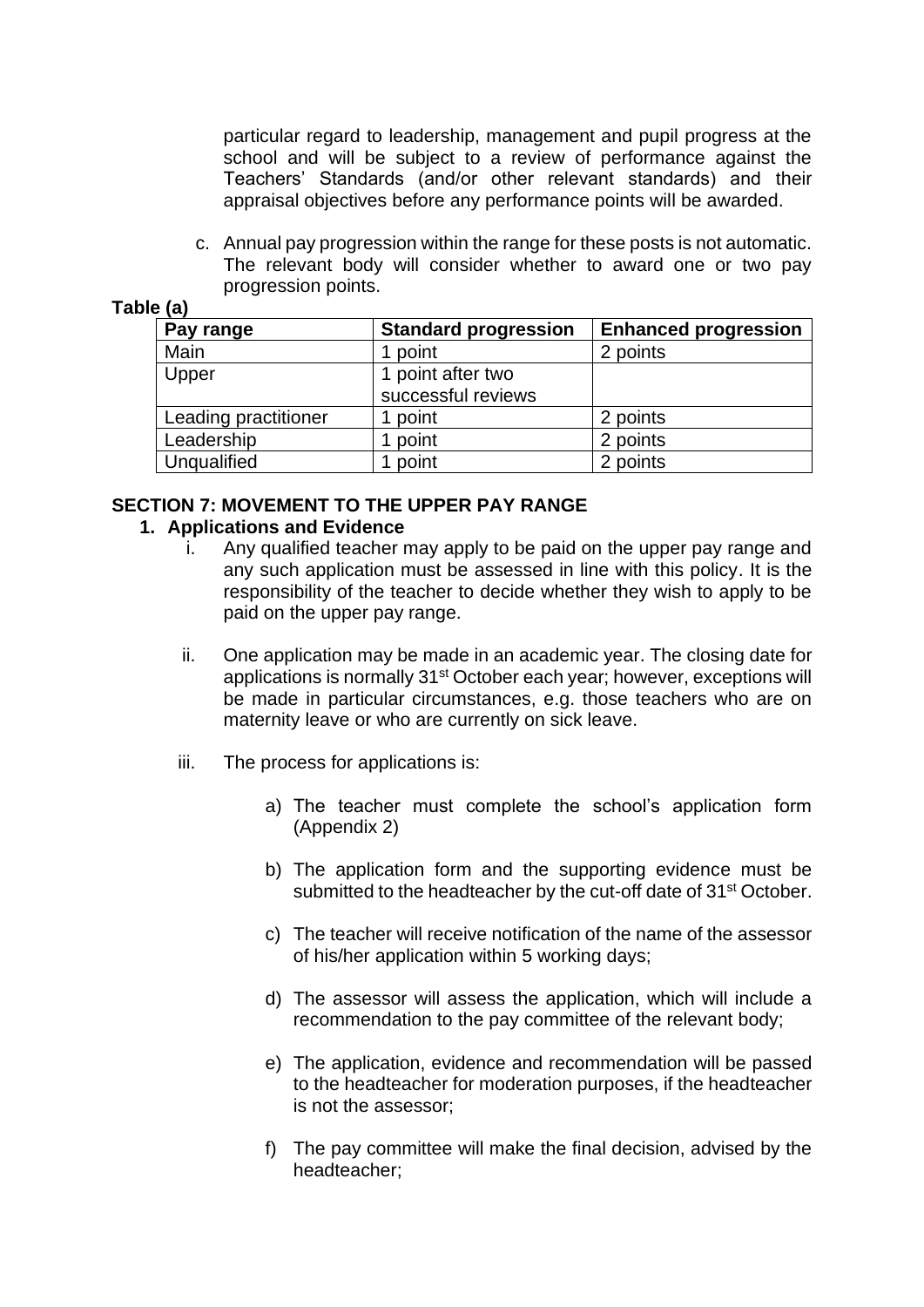- g) The teacher will receive written notification of the outcome of their application. Where the application is unsuccessful, the written notification will include the areas where it was felt that the teacher's performance did not satisfy the relevant criteria set out in this policy (see 'The Assessment' below).
- h) Oral feedback which will be provided by the assessor. Oral feedback will be given within 10 school working days of the date of notification of the outcome of the application. Feedback will be given in a positive and encouraging environment and will include advice and support on areas for improvement in order to meet the relevant criteria.
- i) Successful applicants will move to the minimum of the Upper Pay Range on 1st September of the academic year that their application is judged as successful, payments will be backdated to 1<sup>st</sup> September.
- j) Unsuccessful applicants can appeal the decision. The appeals process is set out at appendix 4 of this pay policy.
- k) If a teacher is simultaneously employed at another school(s), they may submit separate applications if they wish to apply to be paid on the upper pay range in that school or schools. This school will not be bound by any pay decision made by another school.

## **2. The Assessment**

- i. The teacher will be required to meet the criteria set out in paragraph 15 of the Document, namely that:
	- a) the teacher is highly competent in all elements of the relevant standards; and
	- b) the teacher's achievements and contribution to the school are substantial and sustained.
- ii. In this school, this means:
	- a) "highly competent": the teacher's performance is assessed as having excellent depth and breadth of knowledge, skill and understanding of the Teachers' Standards in the particular role they are fulfilling and the context in which they are working.
	- b) "substantial": the teacher's achievements and contribution to the school are significant, not just in raising standards of teaching and learning in their own classroom, or with their own groups of children, but also in making a significant wider contribution to school improvement, which impacts on pupil progress and the effectiveness of staff and colleagues.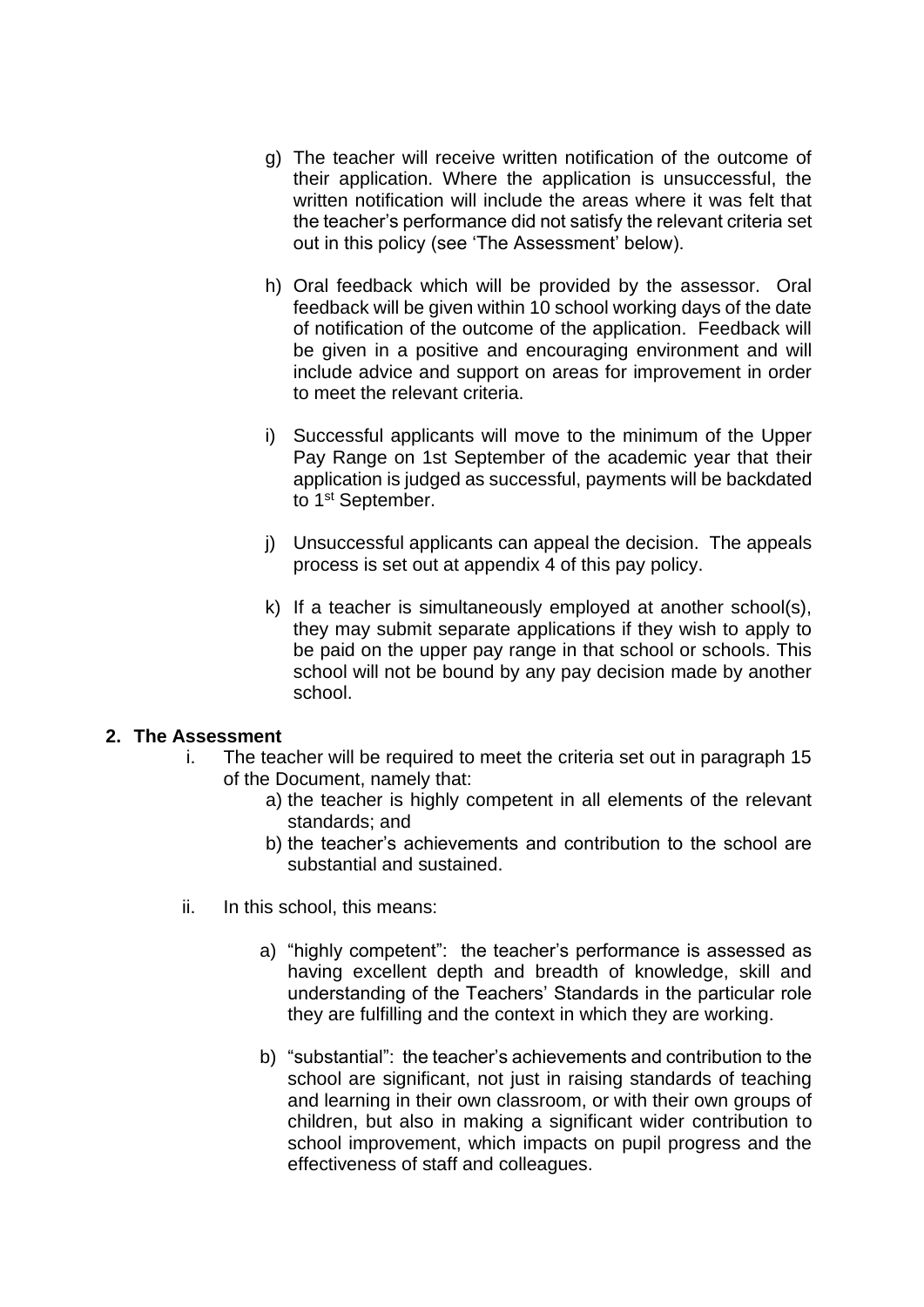- c) "sustained": the teacher must have had two consecutive successful appraisal reports in this school and have made good progress towards their objectives during this period (see exceptions in the introduction to this section). They will have been expected to have shown that their teaching expertise has grown over the relevant period and is consistently good to outstanding.
- iii. Further information is contained within the school's appraisal policy.
- iv. Any appeal against a decision not to move the teacher to the upper pay range will be heard under the school's general appeals arrangements.

## **SECTION 8. DISCRETIONARY ALLOWANCES AND PAYMENTS 1. Teaching and Learning Responsibility (TLR) payments**

- i. A teacher may be awarded a TLR in accordance with paragraph 20 of the Document.
- ii. Having decided to award a TLR, the Governing Body will determine whether to award a first TLR (TLR1) or a second TLR (TLR2) and its value, in accordance with this policy, provided that:
	- a) The annual value of a TLR 1 must be no less than £8,291 and no greater than £14,030;
	- b) The annual value of a TLR 2 must be no less than £2,873 and no great than £7,017
- iii. A teacher may not hold a TLR 1 and a TLR 2 concurrently.
- iv. The Governing Body may award a fixed term third TLR (TLR3) to teacher for clearly time-limited school improvement projects, or one off externally driven responsibilities.
	- a) The annual value of a TLR3 must be no less than £571 and no greater than £2,833
- v. The duration of the fixed term will be established at the outset. A teacher in receipt of a TLR 1 or a TLR 2 can hold a concurrent TLR 3.

## **2. Special Educational Needs (SEN) allowances**

A SEN allowance of no less than £2, 270 and no more than £4, 479 per annum is payable to a teacher in accordance with paragraph 21 of the Document.

## **3. Other Payments**

Any other payments or allowances that the Governing Body may wish to make will be paid in accordance with the School Teachers Pay and Conditions Document.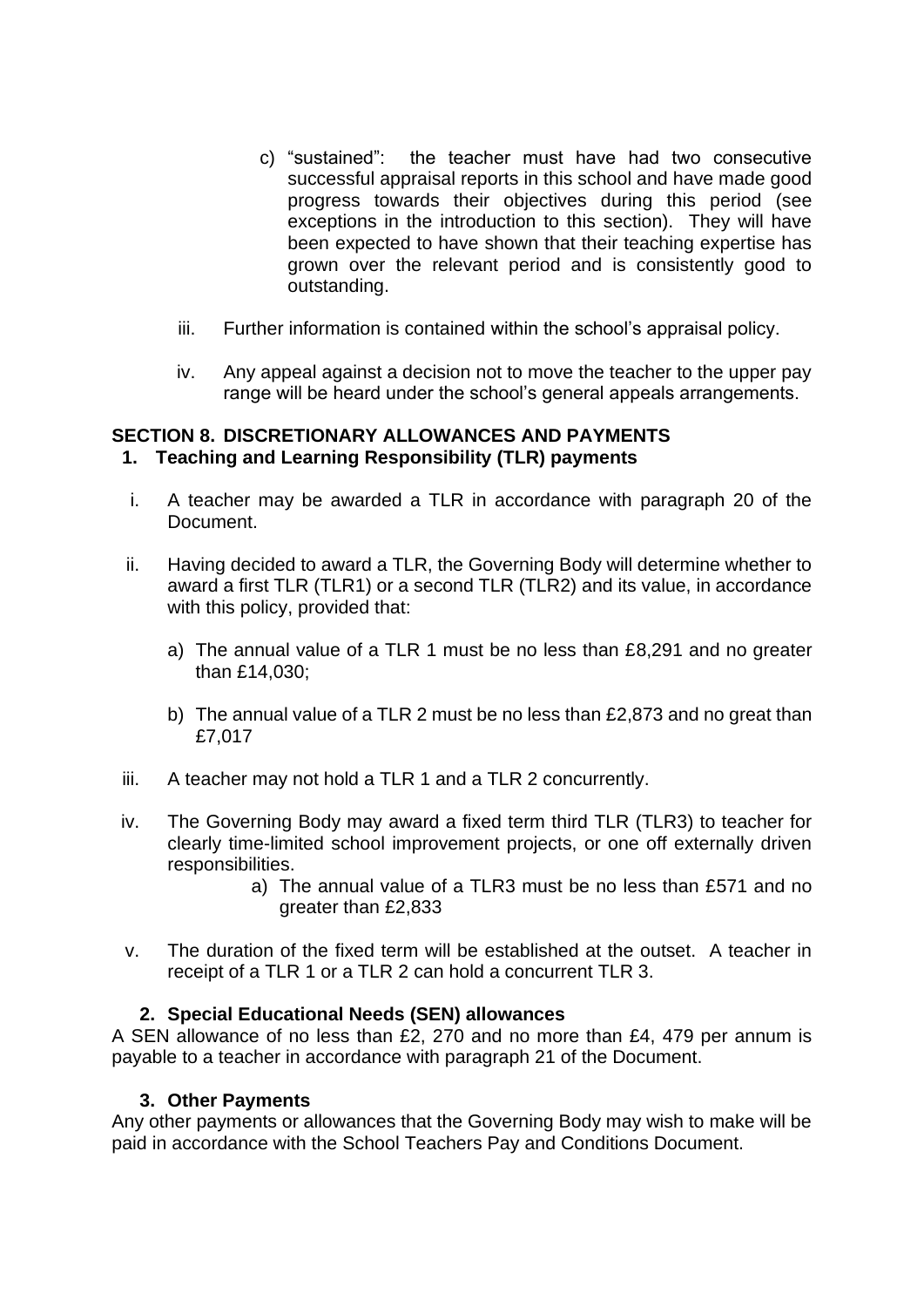## **SECTION 9. OTHER**

## **1. Part-time teachers**

Teachers employed on an ongoing basis at the school but who work less than a full working week are deemed to be part-time. The Governing Body will give them a written statement detailing their working time obligations and the standard mechanism used to determine their pay, subject to the provisions of the statutory pay and working time arrangements and by comparison with the school's timetabled teaching week for a fulltime teacher in an equivalent post.

# **2. Short Notice/Supply Teacher**

Teachers employed on a day-to-day or other short notice basis will be paid on a daily basis calculated on the assumption that a full working year consists of 195 days; periods of employment for less than a day being calculated pro-rata.

# **3. Pay increases arising from changes to the document**

All teachers are paid in accordance with the statutory provisions of the Document as updated from time to time.

Main Pay Range, Upper Pay Range, Unqualified Pay Range and Leadership Pay Range are at Appendix 1

# **4. Job Descriptions**

The headteacher will ensure that each member of staff is provided with a job description in accordance with the staffing structure agreed by the governing body. Job descriptions may be reviewed from time to time, in consultation with the individual employee concerned, in order to make reasonable changes in the light of the changing needs of the school. Job descriptions will identify key areas of responsibility. All job descriptions will be reviewed annually as part of the appraisal process.

## **5. Monitoring the impact of the policy**

The Governing Body will monitor the outcomes and impact of this policy each year*,*  including trends in progression across specific groups of teachers to assess its effect and the school's continued compliance with equalities legislation.

# **SECTION 10. SUPPORT STAFF**

## **1. Appointments**

Through a staffing structure for support staff, the Headteacher and the Governing Body will ensure that every member of staff is aware of his or her contribution to the successful organisation of the school. Every member of the support staff will have an up-to-date job description. The structure of the posts and job descriptions will be reviewed and re-evaluated regularly. Any changes will be made in consultation with the members of staff concerned.

Re-evaluation of posts will always take place as vacancies arise to ensure that replacement post meet the changing needs of the school.

For new appointees the Pay Review Committee, having regard to any advice issued by the LA, will determine the appropriate point on the pay scale, having regard to:

- the demands of the post as described in the job description:
- relevant qualifications and/or experience; and
- recruitment/retention needs of the post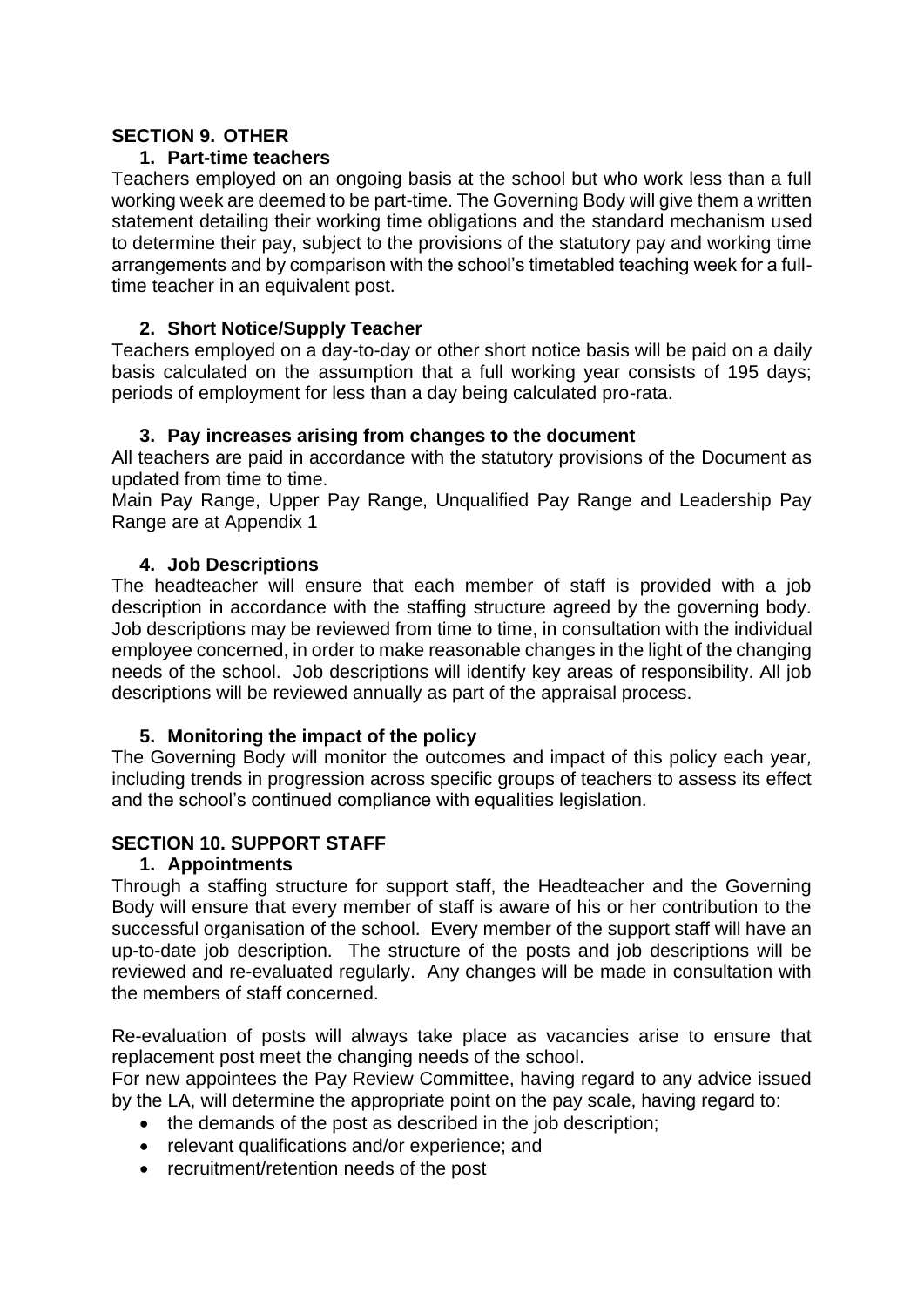## **2. Pay scales and progress**

The Pay Review Committee will determine all pay by reference to the current National Joint Committee, Conditions of Service for Local Government Services grading structure and Locally agreed pay rates, along with the Local Authority's Job Evaluation Scheme. Increments will be paid on the 1<sup>st</sup> April each year until the maximum of the scale is reached. An increment may be withheld following an adverse performance report on a member of staff who is subject to formal capability procedure. (The employee would have the right to appeal to the appropriate staffing committee of the Governing Body). Any increment withheld may be paid subsequently and backdated if the employee's performance becomes satisfactory.

Support Staff appointed 1 October - 31 March inclusive receive their first increment 6 months from the date they started and if applicable, a subsequent increment the 1st April each year until the maximum of the scale is reached.

Support Staff appointed 1 April - 30 September inclusive receive their first increment on the 1 April the following year.

## **3. Acting up**

When a member of staff temporarily covers all the work of an absent colleague or covers a vacancy on a continuous basis for more than four weeks and the work covered is of a higher grade, a temporary/fixed term contract should be awarded for the duration at the minimum scale point of the higher grade.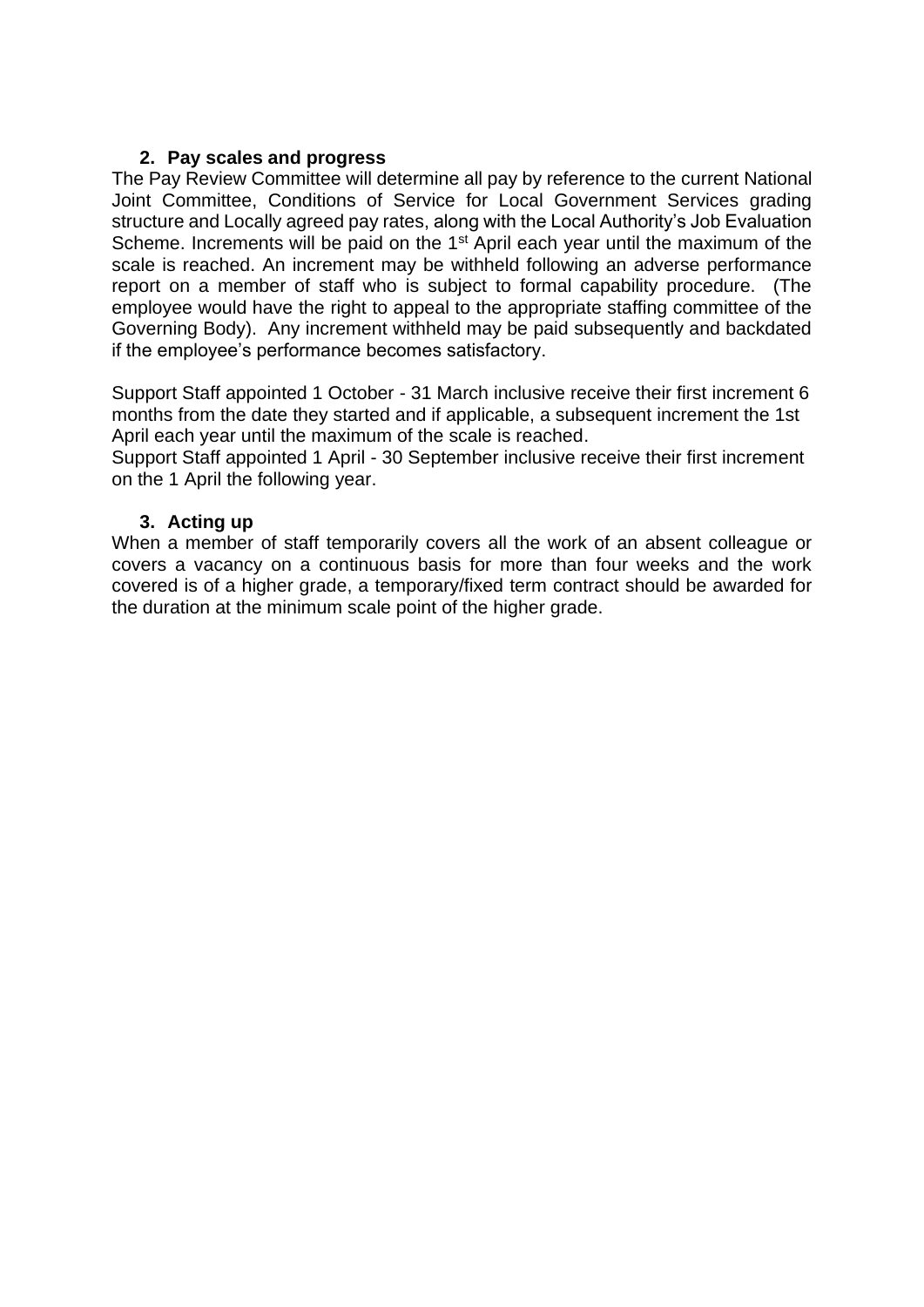# **Appendix 1 Pay Ranges from 1st September 2020 to 31 August 2021**

| 1. Main Pay Range          |        |
|----------------------------|--------|
| Reference point 1   25,714 |        |
| (Minimum)                  |        |
| Reference point 2          | 27,600 |
| Reference point 3          | 29,664 |
| Reference point 4          | 31,778 |
| Reference point 5          | 34,100 |
| Reference<br>point 6       | 36,961 |
| (Maximum)                  |        |

# **2. Upper Pay Range**

| Reference Point 1 38,690<br>(Minimum) |  |        |
|---------------------------------------|--|--------|
| <b>Reference Point 2</b>              |  | 40,124 |
| Reference Point 3   41,604            |  |        |
| (Maximum)                             |  |        |

# **3. Unqualified Pay Range**

| Reference Point 1 | 18,169 |
|-------------------|--------|
| (Minimum)         |        |
| Reference point 2 | 20,282 |
| Reference point 3 | 22,394 |
| Reference point 4 | 24,507 |
| Reference point 5 | 26,622 |
| Reference Point 6 | 28,735 |
| (Maximum)         |        |

# **4. Leadership Pay Range from 1 September 2020 to 31 August 2021 including discretionary reference points**

| 1               | 42,195 |
|-----------------|--------|
| $\overline{2}$  | 43,251 |
| $\overline{3}$  | 44,331 |
| $\overline{4}$  | 45,434 |
| $\overline{5}$  | 46,566 |
| $6\phantom{1}6$ | 47,735 |
| $\overline{7}$  | 49,019 |
| 8               | 50,151 |
| 9               | 51,402 |
| 10              | 52,723 |
| 11              | 54,091 |
| 12              | 55,338 |
| 13              | 56,721 |
| 14              | 58,135 |
| 15              | 59,581 |
| 16              | 61,166 |
| 17              | 62,570 |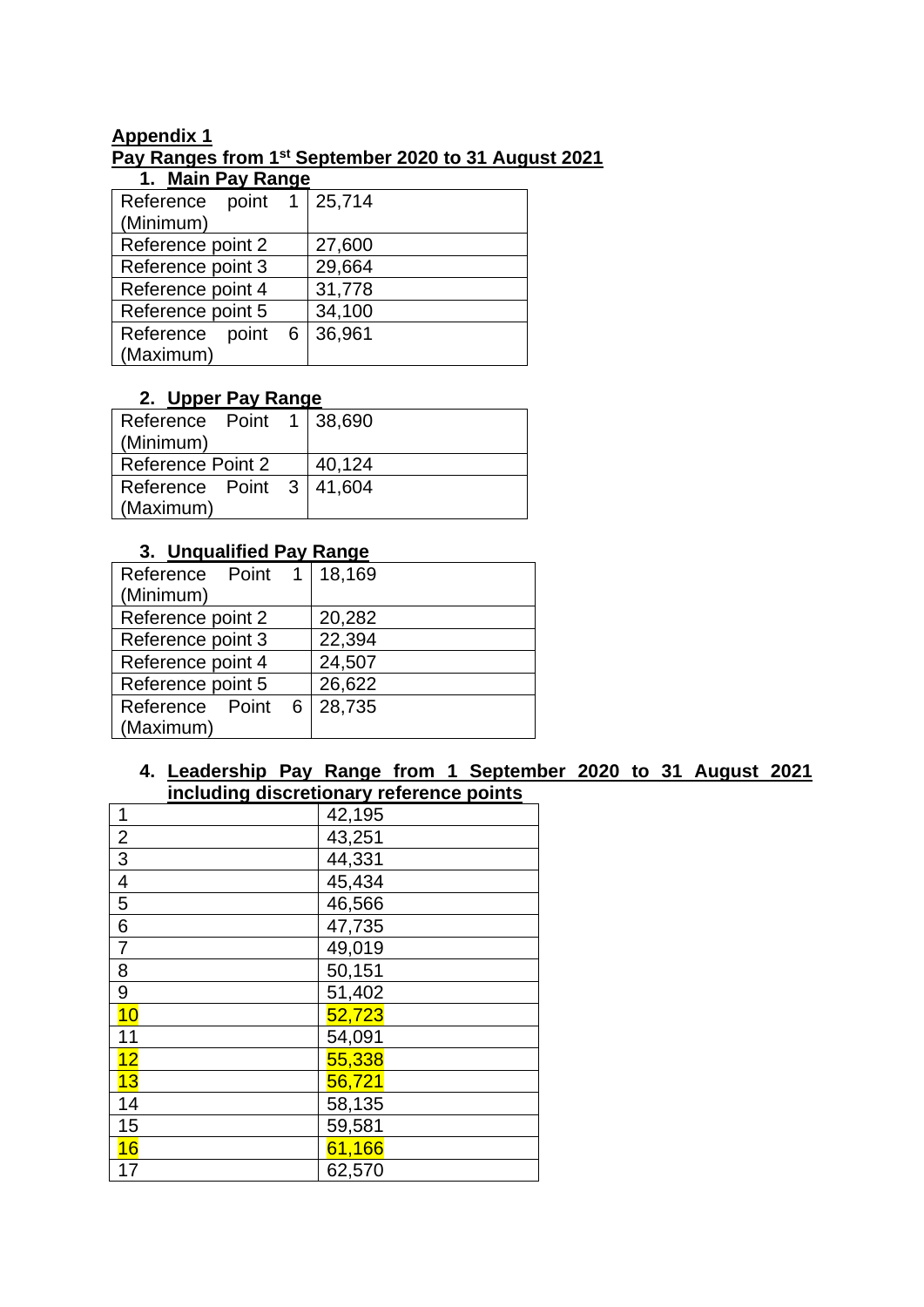| $18*$           | 63,508  |
|-----------------|---------|
| 18              | 64,143  |
| 19              | 65,735  |
| 20              | 67,364  |
| $21*$           | 68,347  |
| 21              | 69,031  |
| $\overline{22}$ | 70,745  |
| 23              | 72,497  |
| $24*$           | 73,559  |
| 24              | 74,295  |
| 25              | 76,141  |
| $\overline{26}$ | 78,025  |
| $27*$           | 79,167  |
| 27              | 79,958  |
| $\overline{28}$ | 81,942  |
| 29              | 83,971  |
| 30              | 86,061  |
| $31*$           | 87,313  |
| 31              | 88,187  |
| $\overline{32}$ | 90,379  |
| $\overline{33}$ | 92,624  |
| 34              | 94,914  |
| $35*$           | 96,310  |
| 35              | 97,273  |
| $\overline{36}$ | 99,681  |
| $\overline{37}$ | 102,159 |
| 38              | 104,687 |
| $39*$           | 106,176 |
| 39              | 107,239 |
| 40              | 109,914 |
| 41              | 112,660 |
| 42              | 115,483 |
| 43              | 117,197 |

\*These points and point 43 are the maximum salaries for the 8 headteacher pay groups.

# *N.B The minimum and maximum of each group range are the only statutory points. The reference points within each range are locally agreed.*

| 5. Leadership Group Pay Ranges 2020 - 2021 |                    |  |
|--------------------------------------------|--------------------|--|
| Group 1                                    | $47,735 - 63,508$  |  |
| Group 2                                    | 50,151 - 68,347    |  |
| Group 3                                    | 54,091 - 73,559    |  |
| Group 4                                    | $58,135 - 79,167$  |  |
| Group 5                                    | $64,143 - 87,313$  |  |
| Group 6                                    | $69,031 - 96,310$  |  |
| Group 7                                    | $74,295 - 106,176$ |  |

# **5. Leadership Group Pay Ranges 2020 - 2021**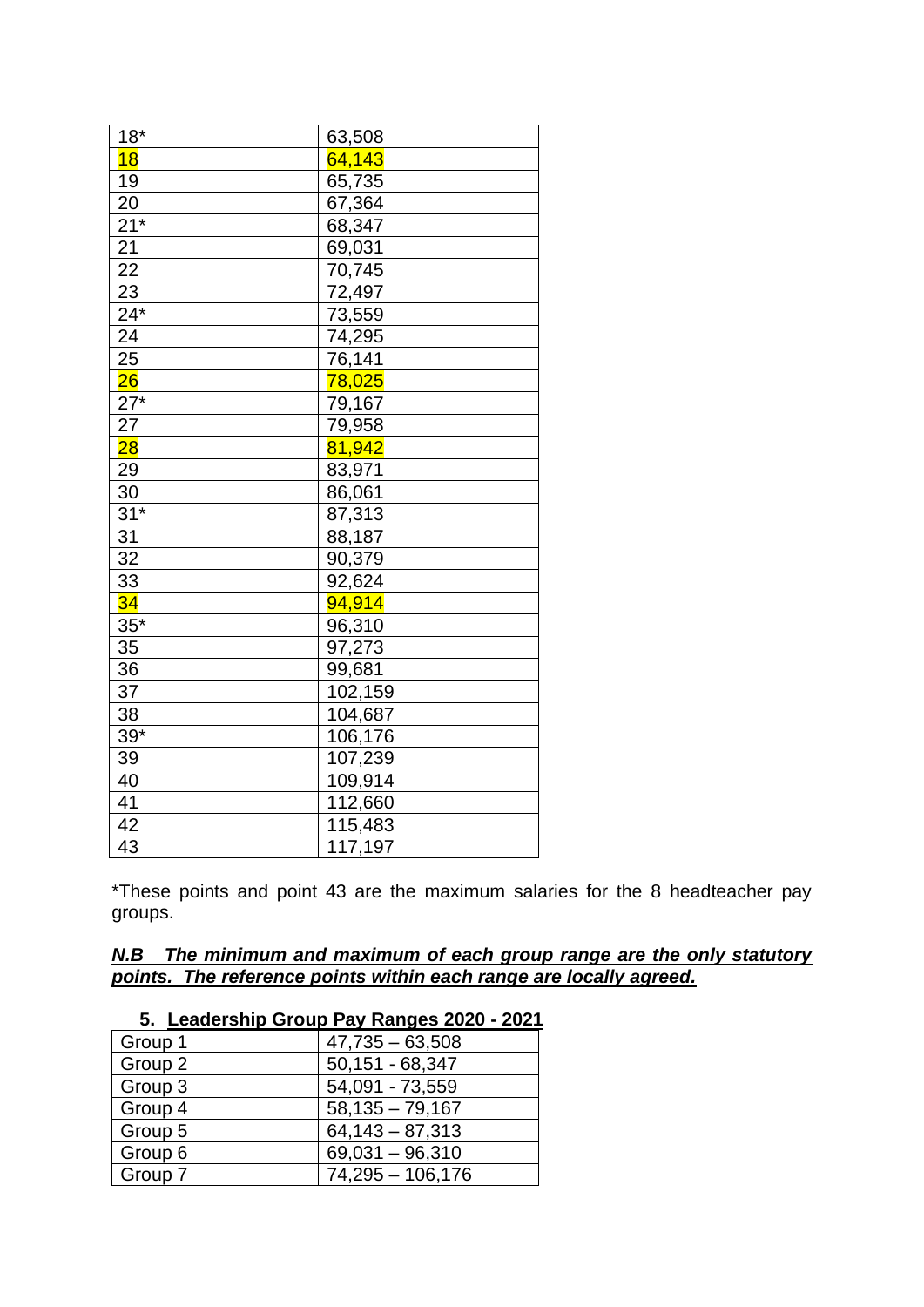| Group 8 | $81.942 - 117.197$ |
|---------|--------------------|

# **6. Teaching and Learning Responsibilities (TLR) Allowances**

|             |       | Minimum   Maximum |
|-------------|-------|-------------------|
| TLR1        | 8.291 | 14,030            |
| TLR2        | 2,873 | 7.017             |
| <b>TLR3</b> | 571   | 2,833             |

# **7. Special Educational Needs (SEN) Allowances**

|     |       | Minimum   Maximum |
|-----|-------|-------------------|
| SEN | 2 270 | 4 479             |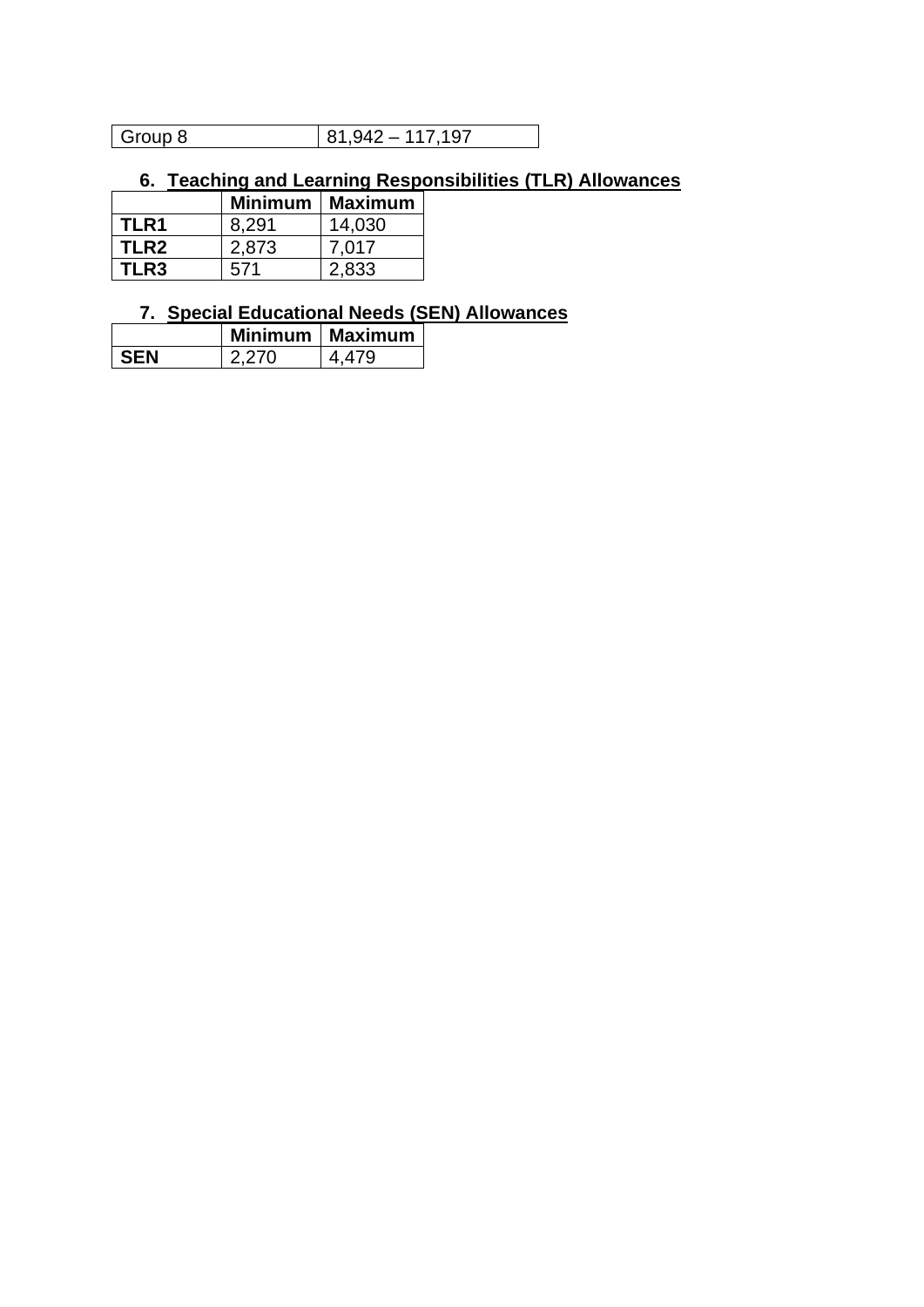# **Appendix 2 UPPER PAY RANGE APPLICATION PROCESS Notes for applicants**

The process for applying to be paid on the upper pay range is set out in the School Pay Policy

# **Eligibility**

To be assessed you will need to hold Qualified Teacher Status on the date of your request. Any qualified teacher may apply to be paid on the upper pay range. It is your responsibility to decide whether you wish to apply to be paid on the upper pay range.

# **Timing of application**

An application can be made at any point during the current academic year for payment on the upper pay range to be made from the following September. An application can be made up to 31<sup>st</sup> October for consideration based on performance in the previous two years and, if successful, payment on the upper pay range will be backdated to 1 September.

Note: Only one application may be made in any academic year.

# **Process**

You must enclose copies of your Appraisal Reports and/or performance management planning and review statements that relate to the 2 years immediately prior to the date on which you submit your request.

Sign and date the form and pass it to your [Delete or amend as appropriate headteacher/[INSERT NOMINATED SENIOR LEADER]] by 31<sup>st</sup> October. You should keep a copy for your records.

# **Assessment**

An application will be successful where the relevant body is satisfied that:

- a) the teacher is highly competent in all elements of the Teachers' Standards (and/or other relevant standards);
- b) the teacher's Appraisal Reports and/or performance management reviews demonstrate that they have worked at the level of the Upper Pay Range Criteria for a sustained period during the two years preceding their application; and
- c) the teacher's achievements and contribution to the school are substantial and sustained.

# **THE UPPER PAY RANGE CRITERIA CAN BE FOUND IN Appendix 2b.**

Assessment will be made by the headteacher within 10 working days of the receipt of the application or the conclusion of the appraisal process, whichever is later, a recommendation will be made to the Pay Committee of the Governing Body and the outcome will be communicated to the teacher in writing.

If your application is unsuccessful you have a right of appeal. The appeal will be heard under the arrangements for pay appeals.

# Notes for Headteachers

Actions to be taken:

- $\checkmark$  Check that the teacher is eligible to be assessed.
- $\checkmark$  Based on the evidence contained in the appraisal reports and/or performance management records confirm that the teacher meets the Teachers' Standards.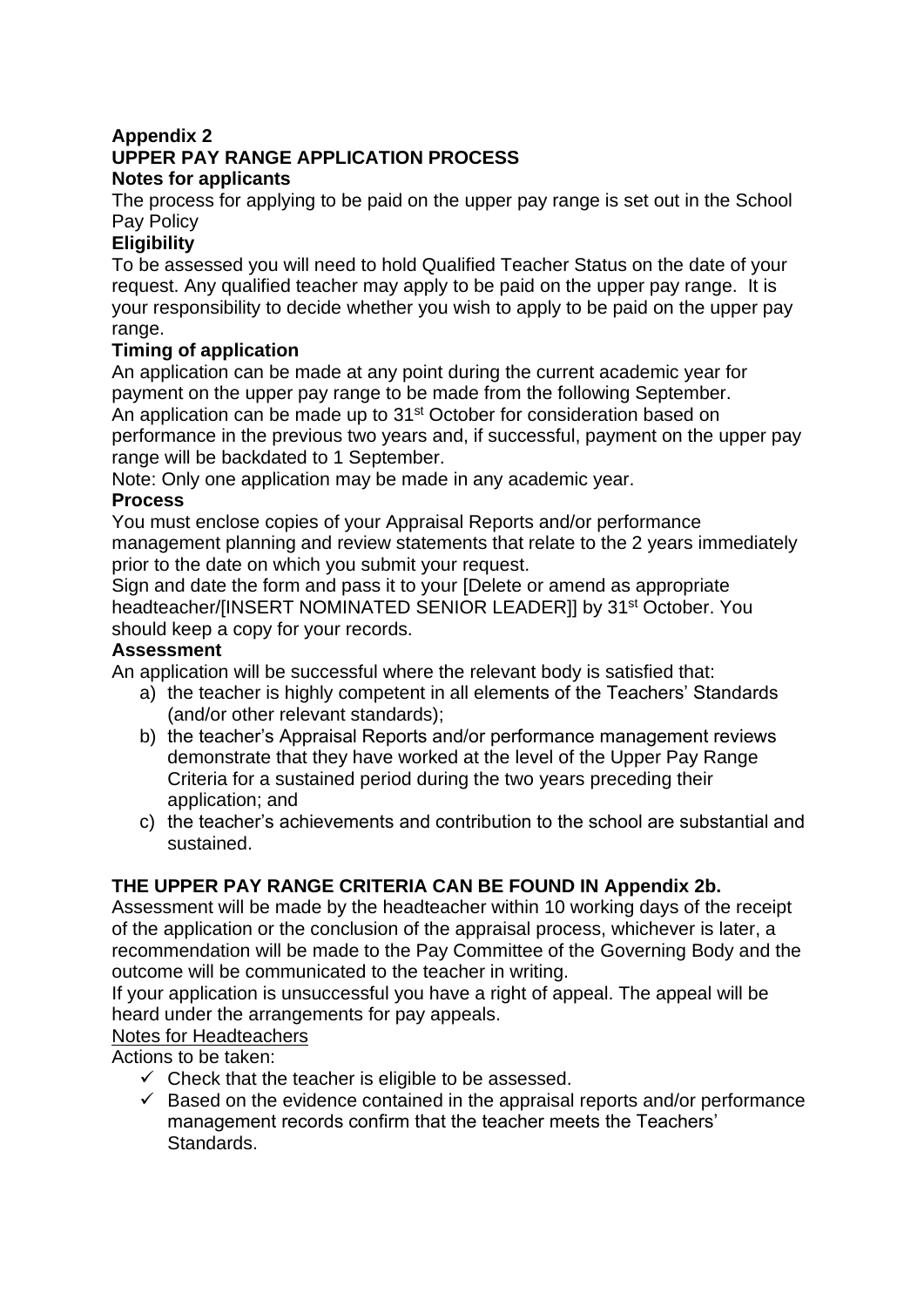- $\checkmark$  If the Teachers' Standards are not met, assessment against the Upper Pay Range Criteria should not proceed. The headteacher must write to the teacher setting out the reasons for the judgement.
- $\checkmark$  If the Teachers' Standards are met assess whether the teacher meets the Upper Pay Range Criteria set out in Appendix 2b of the Pay Policy, having regard to the evidence contained in the appraisal reports and/or planning and review statements.
- $\checkmark$  Make an overall judgement on whether the Upper Pay Range Criteria are met/not yet met.
- $\checkmark$  Complete the headteacher's statement (see Part 2) and provide a copy to the teacher within 10 working days of the decision.
- $\checkmark$  Inform the Pay Committee of the relevant body of the decision.
- ✓ If the application is successful and the Pay Committee accepts the head teacher's recommendation, notify the school's payroll provider that the teacher should be paid on the upper pay range.
- $\checkmark$  If the application is unsuccessful, the teacher has a right of appeal. The appeal will be heard under the arrangements for pay appeals.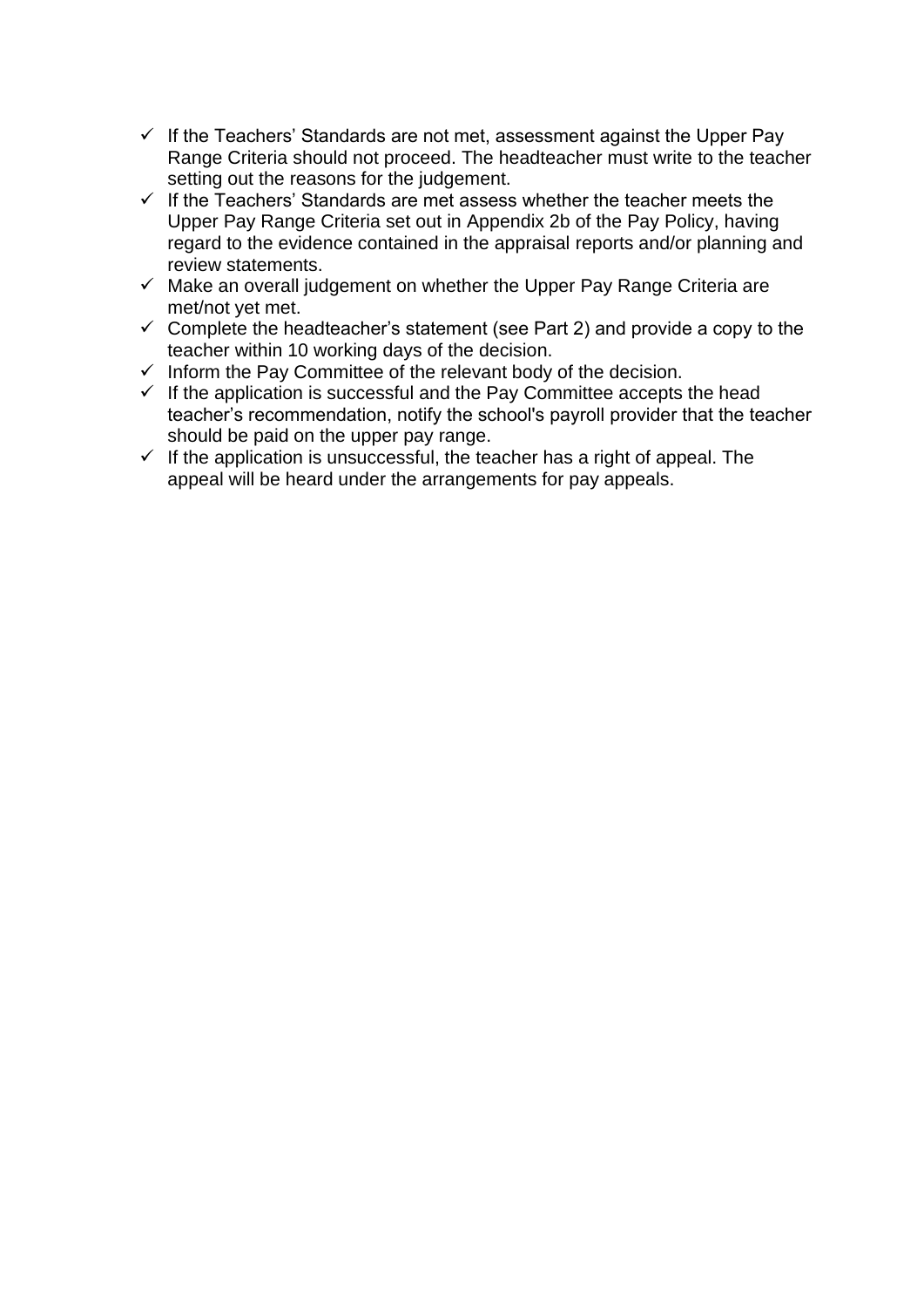## **Appendix 2a** Part 1 – Upper pay range application form *This form should always be handled in confidence*

## **To be completed by the teacher**

## **Name:**

Please give details of previous employers if you are submitting appraisal reports or performance management statements from another school or academy

| Name and address of<br>school / academy | Date(s) of employment | Name of headteacher |
|-----------------------------------------|-----------------------|---------------------|
|                                         |                       |                     |
|                                         |                       |                     |

## **Declaration by the teacher**

I confirm that at the date of this request I meet the eligibility criteria and I submit appraisal reports and/or performance management statements covering the twoyear period prior to this request for assessment against the Teachers' Standards and the Upper Pay Range Criteria.

| Teacher's signature: | Date: |
|----------------------|-------|
|                      |       |

| Date: |  |
|-------|--|
|-------|--|

Part 2 – Upper pay range application - Headteacher's statement **Name of teacher:**

| Teachers' Standards                                                           |  |         |  |  |
|-------------------------------------------------------------------------------|--|---------|--|--|
| Met                                                                           |  | Not met |  |  |
|                                                                               |  |         |  |  |
| To be successful, the teacher must first meet the Teachers' Standards.        |  |         |  |  |
| Assessment against the Upper Pay Range Criteria may not proceed where the     |  |         |  |  |
| teacher does not meet the Teachers' Standards. If the Teacher's Standards are |  |         |  |  |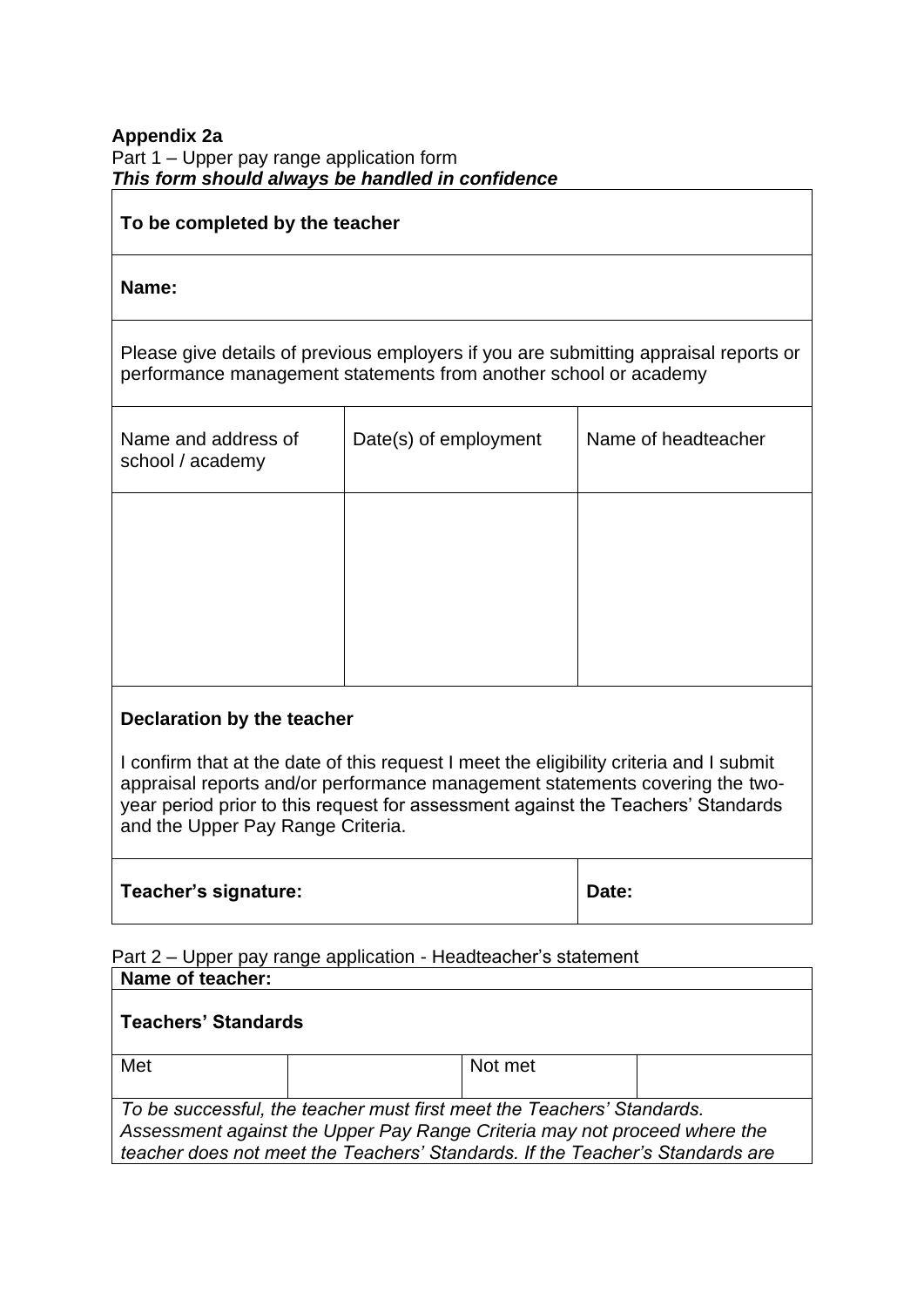*not met you should provide a detailed explanation below why they have not been met.* 

# **Upper Pay Range Criteria**

Met and the net of the Notinet

*If, in your judgement, all the Upper Pay Range Criteria have not yet been met throughout the relevant period you should provide a detailed explanation in the box below why they have not been met.* 

*Please indicate any further areas of professional development for the teacher.*

**Teachers' Standards / Upper Pay Range Criteria not met - explanation**

You have the right to appeal this decision. If you wish to appeal you must follow the procedure set out in the Pay Policy. Note: you must take action within 10 working days of the notification of this decision.

| Headteacher's signature:<br>Date: |
|-----------------------------------|
|-----------------------------------|

# **Appendix 2b– Upper Pay Range Criteria**

1. Professional Attributes

1.1 Contribute significantly, where appropriate, to implementing workplace policies and practice and to promoting collective responsibility for their implementation.

2. Professional knowledge and understanding

2.1 Have an extensive knowledge and understanding of how to use and adapt a range of teaching, learning and behaviour management strategies, including how to personalise learning to provide opportunities for all learners to achieve their potential. 2.2 Have an extensive knowledge and well-informed understanding of the assessment requirements and arrangements for the subjects/curriculum areas they teach, including those related to public examinations and qualifications.

2.3 Have up-to-date knowledge and understanding of the different types of qualifications and specifications and their suitability for meeting learners' needs.

2.4 Have a more developed knowledge and understanding of their subjects/curriculum areas and related pedagogy including how learning progresses within them.

2.5 Have sufficient depth of knowledge and experience to be able to give advice on the development and wellbeing of children and young people.

3. Professional skills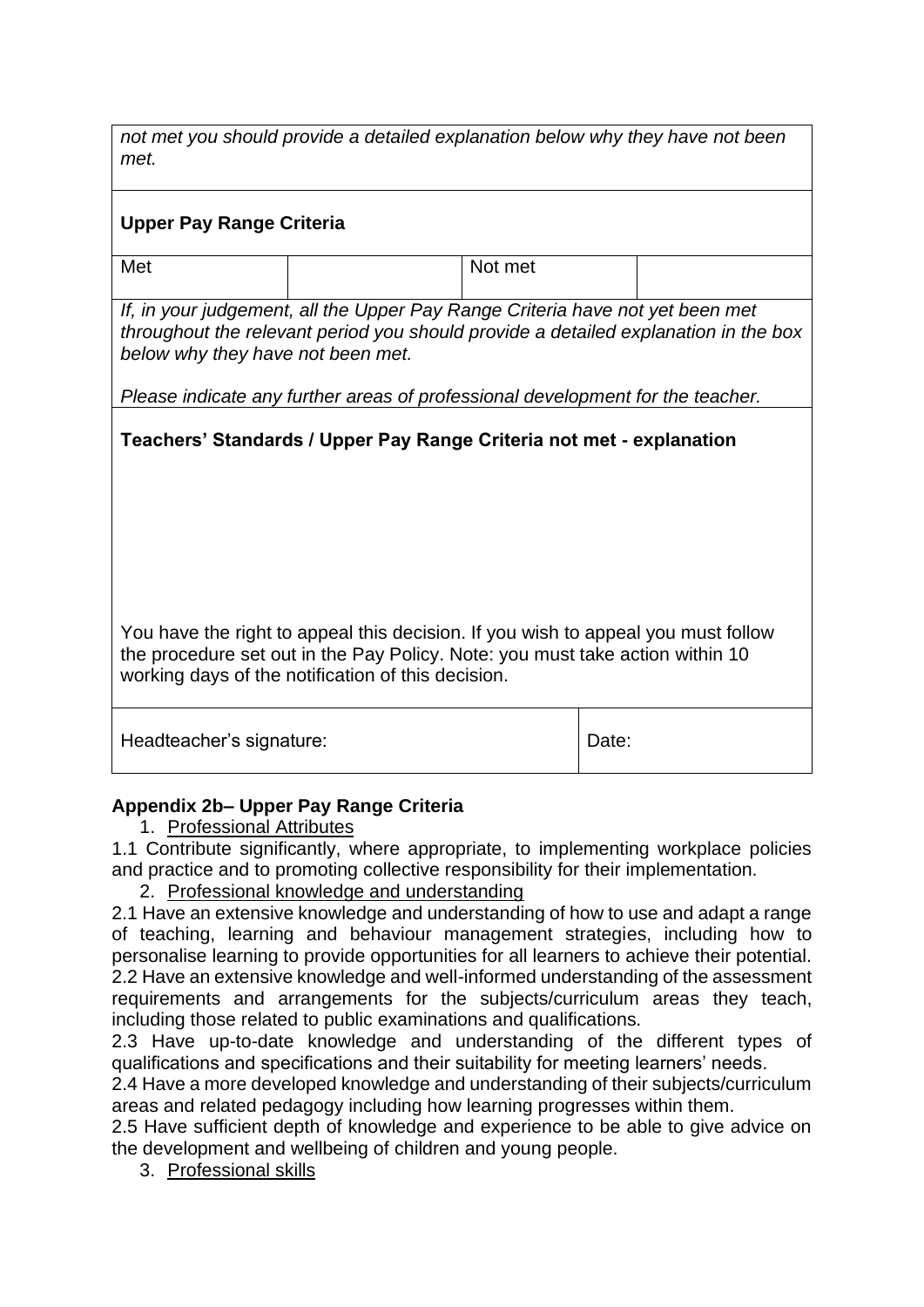3.1 Be flexible, creative and adept at designing learning sequences within lessons and across lessons that are effective and consistently well-matched to learning objectives and the needs of learners and which integrate recent developments, including those relating to subject/curriculum knowledge.

3.2 Have teaching skills which lead to learners achieving well relative to their prior attainment, making progress as good as, or better than, similar learners nationally. 3.3 Promote collaboration and work effectively as a team member.

3.4 Contribute to the professional development of colleagues through coaching and mentoring, demonstrating effective practice, and providing advice and feedback.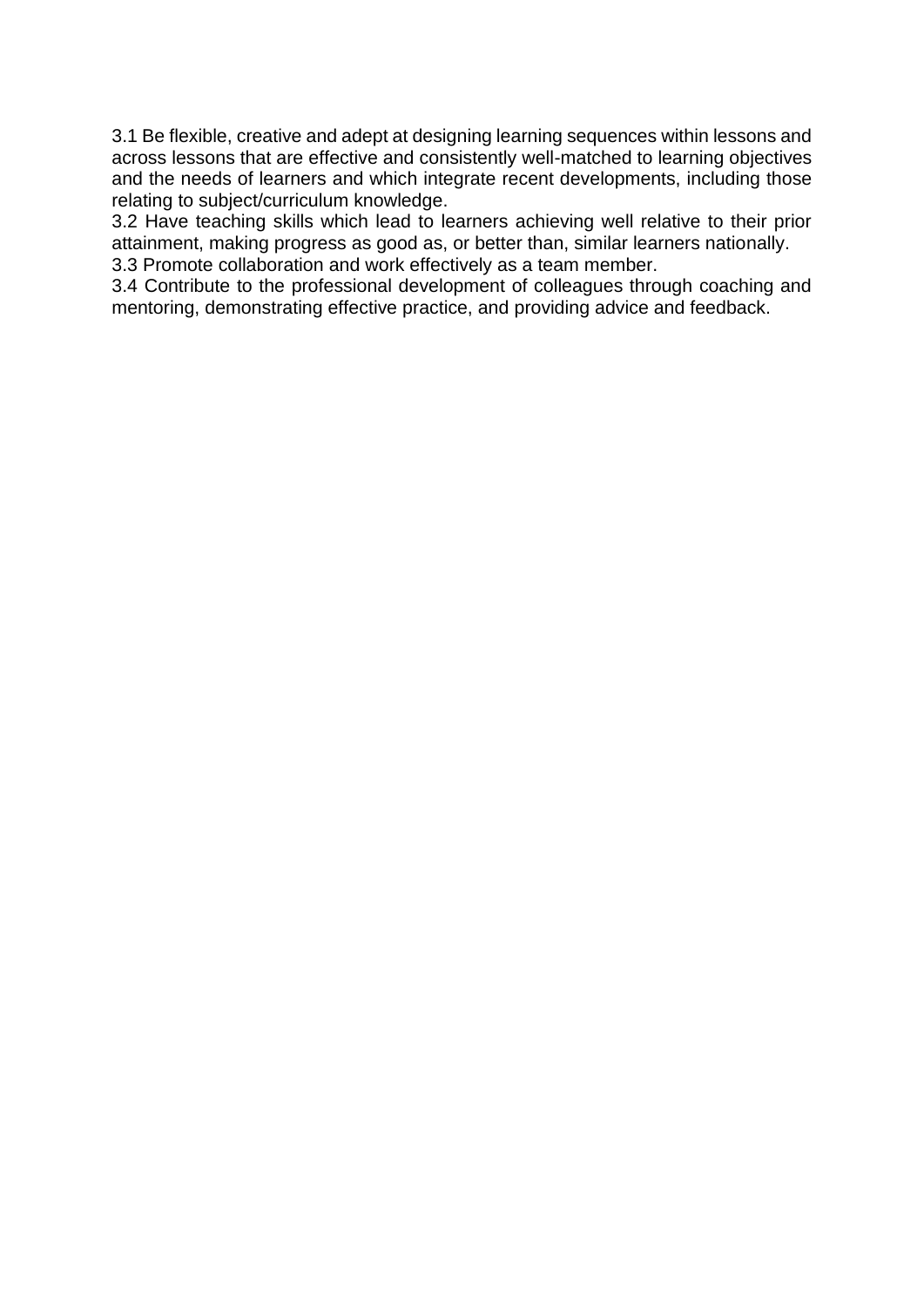| Complete all relevant sections |                 |                 |                       |
|--------------------------------|-----------------|-----------------|-----------------------|
| Name:                          |                 |                 |                       |
| Job Title:                     |                 |                 |                       |
| Full time:                     |                 | Part time       | FTE:                  |
| <b>Basic Pay</b>               | Pay Range       | <b>Point</b>    | <b>Annual value £</b> |
| Main Pay Range                 | $M1 - M6$       |                 |                       |
| <b>Upper Pay Range</b>         | $U1 - U3$       |                 |                       |
| <b>Leading Practitioner</b>    | $LP[x] - LP[x]$ |                 |                       |
| Unqualified teacher            | $UQ1 - UQ6$     |                 |                       |
| Assistant                      | $L[x] - L[x]$   |                 |                       |
| Headteacher                    |                 |                 |                       |
| Deputy Headteacher             | $L[x] - L[x]$   |                 |                       |
| Headteacher                    | $L[x] - L[x]$   |                 |                       |
|                                |                 |                 |                       |
| <b>Allowances</b>              | Minima-Maxima   | <b>End Date</b> | <b>Annual value £</b> |
| TLR 1                          | £8,291-£14,030  |                 |                       |
| TLR <sub>2</sub>               | £2,873-£7,017   |                 |                       |
| TLR <sub>3</sub>               | £571-£2,833     |                 |                       |
| <b>SEN</b>                     | £2,270-£4,479   |                 |                       |
| <b>Additional</b>              |                 |                 |                       |
| payments                       | Reason          | <b>End date</b> | <b>Annual value £</b> |
| Recruitment or                 |                 |                 |                       |
| <b>Retention Payment</b>       |                 |                 |                       |
| [Other – insert                |                 |                 |                       |
| details]                       |                 |                 |                       |
| <b>Safeguarding</b>            | Reason          | <b>End date</b> | <b>Annual value £</b> |

# **Appendix 3 Teacher's Pay Statement from 1 September 20[xx]**

|         |                     | <b>Annual value £</b> |
|---------|---------------------|-----------------------|
|         | <b>Total salary</b> |                       |
| Signed: | Date:               |                       |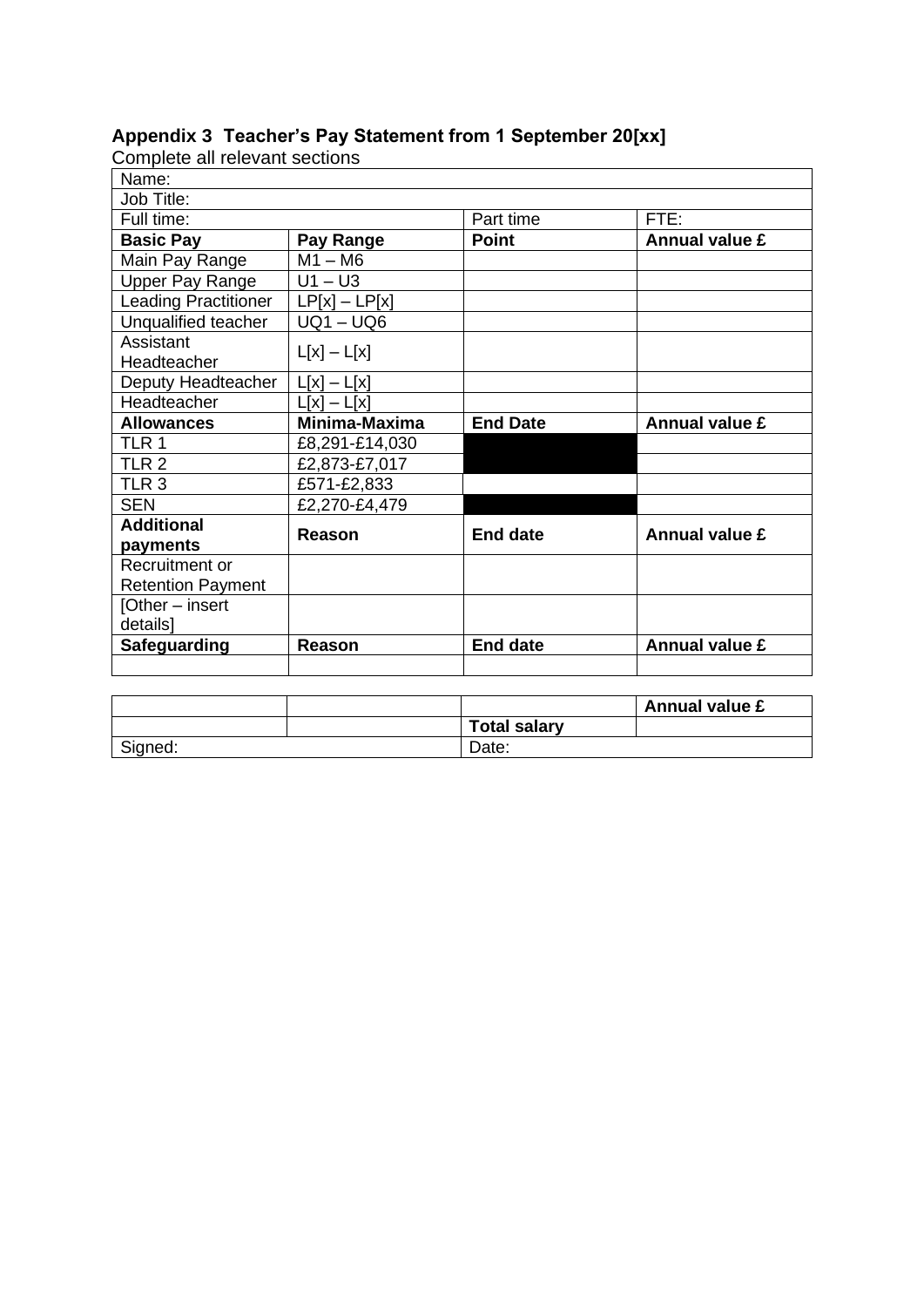## **Appendix 4 - The Pay Committee**

The Governing Body shall establish a Pay Committee every year as part of its subcommittee structure.

The Pay Committee shall have fully delegated powers to consider and decide all matters relating to staff pay in accordance with the relevant legislation and guidance, and in accordance with relevant School policies and in accordance with The School Governance (Procedures) (England) Regulations 2003 SI No. 2003/1377 as amended.

The Pay Committee shall consist of Governors elected annually by a quorate meeting of the Full Governing Body, together with the Headteacher, or their representative, in an advisory capacity

A quorum for the Pay Committee shall be, as per legislation, a minimum of 3 Governors.

If the Pay Committee loses a member or finds itself in difficulty over maintaining a quorum, the Full Body may appoint, at a quorate meeting, appropriate new members to the Pay Committee at any time of the year.

The Pay Committee must not comprise of a person employed to work at the School, or anyone closely related to such a person, other than the Headteacher in the capacity described above.

Governors serving on the Pay Committee must not also simultaneously serve on the Appeals Committee.

Governors serving on the Appeals Committee must not also simultaneously serve as Appointed Governors.

The Pay Committee may invite other persons to serve in an advisory capacity should they deem it necessary to support the discharge of their responsibility in respect of certain tasks.

The Pay Committee shall be advised by the 'Appointed Governors' when considering the Headteacher's pay and any prospective movement along the pay spine.

The Pay Committee shall communicate details of all processes relating to specific pay issues to all staff, in writing, in an appropriate manner, and communicate in writing all decisions relating to the pay of individual employees to those individuals privately and personally.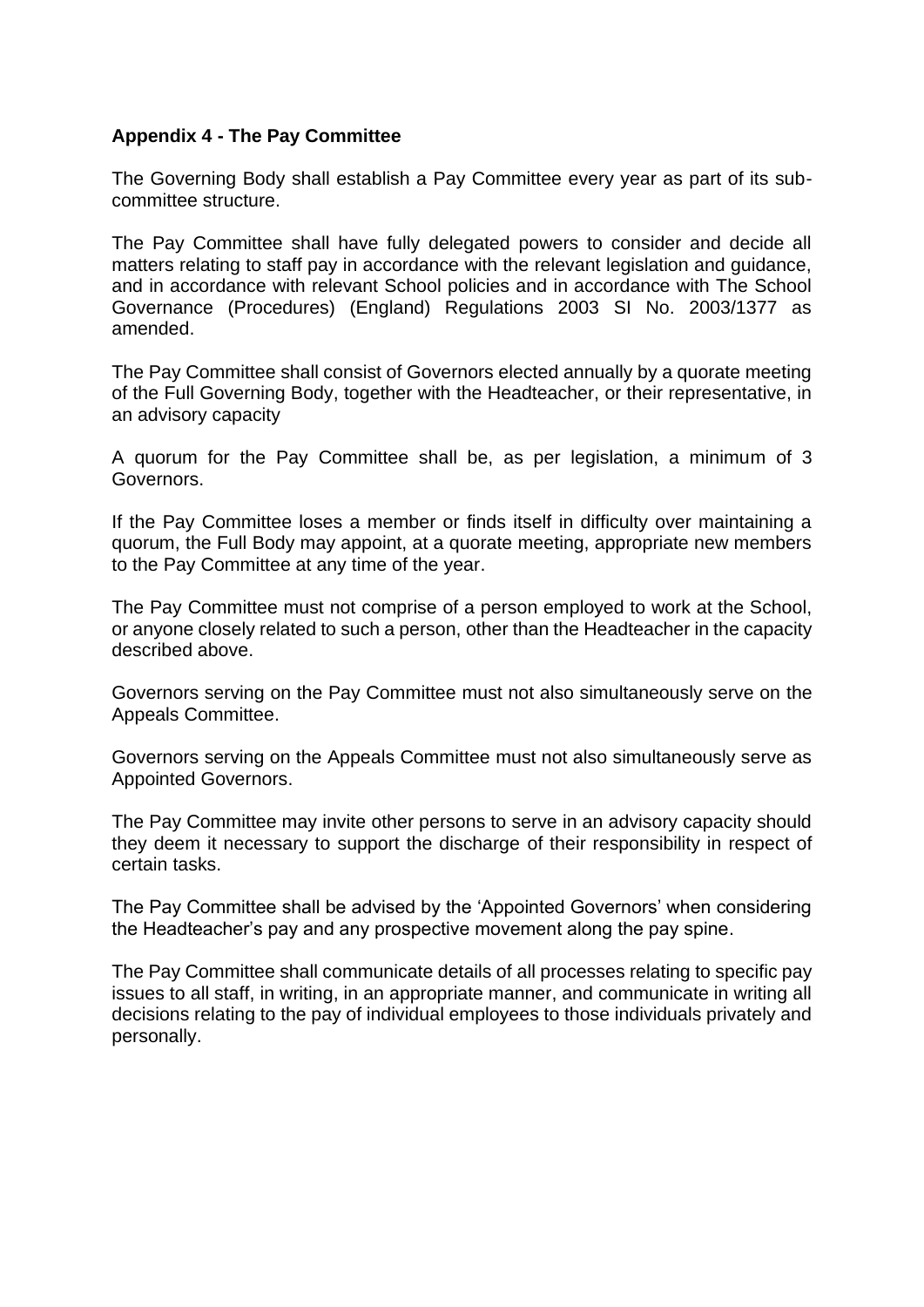# **The Role of the Pay Committee**

The Pay Committee shall:

Apply the School Pay Policy on behalf of the Governing Body and ensure compliance with statutory obligations in respect of pay and conditions of service related to pay.

- $\checkmark$  Review the pay of all staff annually.
- $\checkmark$  Ensure that job descriptions are provided for all staff.
- $\checkmark$  Ensure that every teacher's salary is reviewed with effect from 1 September and no later than 31 October (except in the case of the Headteacher) each year.
- ✓ Provide an Annual Pay Statement for all staff based upon their situation on September 1<sup>st</sup> and issued before October 31<sup>st</sup>.
- $\checkmark$  Provide an interim Pay Statement for any member of staff whose situation changes during the year.
- ✓ Where a pay determination leads or may lead to the start of a period of safeguarding, the required notification will be given as soon as possible and no longer than one month after the date of determination.
- $\checkmark$  Consider and make decisions relating to the levels of pay associated with specific posts, including both existing posts through the process of annual review and any new posts proposed by the Headteacher.
- $\checkmark$  Receive recommendations from the Appointed Governors in respect of the Headteacher's performance pay review.
- $\checkmark$  Receive recommendations from the Headteacher in respect of all other staff's performance pay reviews including Upper Pay Range Application.
- $\checkmark$  Hear and consider any representations from staff regarding pay related decisions prior to a formal appeal.

# **The Pay Committee and the Annual Pay Review**

In conducting the Annual Pay Review the Pay Committee shall:

- Publish the date of the Annual Pay Review meeting to all staff at least 10 working days before the meeting.
- Inform all staff of the process to be followed by any employee wishing to make representations to the Annual Pay Review in view of the ISR and the pay ranges for other members of the Leadership Team.
- Communicate in writing decisions in respect of any representations considered in the Annual Pay Review to the employee making the representation.
- Inform the Finance Committee of any budgetary implications of the outcomes of the Annual Pay review.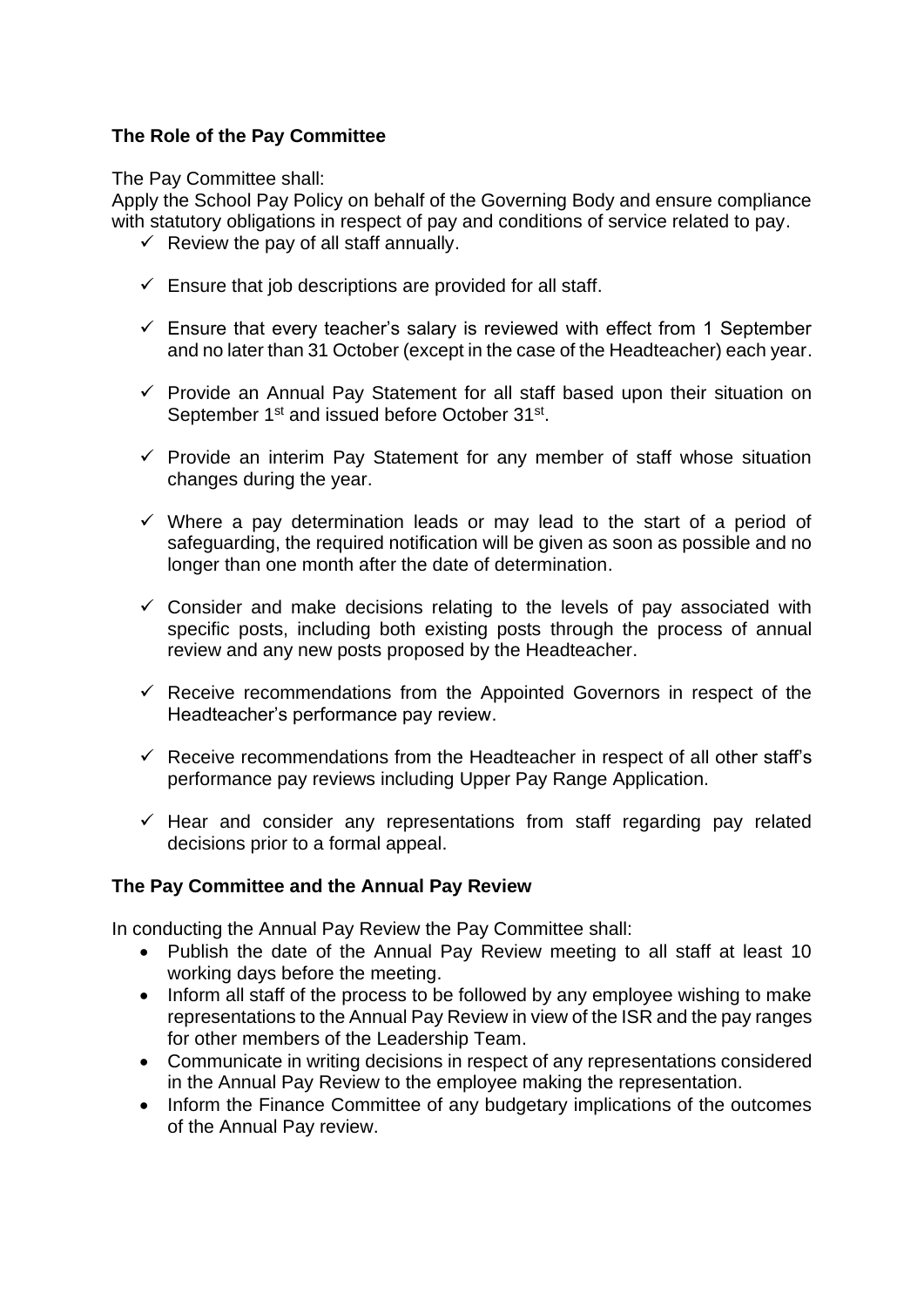# **Appeals**

The arrangements for considering appeals shall be as follows:

The Governors shall establish annually, at a quorate meeting of the Full Body, an Appeals Committee who are not on either the Pay Committee or the Appointed Governors. The quorum for the Appeals Committee shall be 3. The Appeals Committee has fully delegated powers to adjudicate appeals related to pay and conditions of service relating to pay.

An employee may seek a review of any determination in relation to their pay or any other decision taken by; the governing body; or a committee; or an individual acting with delegated authority that affects their pay

The following list includes the usual reasons for seeking a review of a pay determination:

- $\checkmark$  incorrect application of any provision of any relevant policy or regulation, including statutory policies, regulations and guidance and any policies of the Governing Body
- $\checkmark$  failure to take account of relevant evidence
- $\checkmark$  taking account of irrelevant or inaccurate evidence
- ✓ bias
- $\checkmark$  discrimination

This list neither exclusive nor exhaustive

## **The order of proceedings shall be as follows:**

- a. the employee receives written confirmation of the pay determination and where applicable the basis on which the decision was made
- b. if not satisfied, the employee seeks to resolve the matter informally with the decision-maker within 10 working days of the decision. If this is impractical the employee may move onto step c. below
- c. the employee should set down in writing the grounds for questioning the pay decision and send it to the person or committee who made the determination, within 10 working days of the notification of the decision being appealed against, or of the outcome of the discussion referred to in b. above
- d. the committee or person who made the determination should provide a hearing within 10 working days of receipt of the written grounds for questioning the pay decision, to consider this submission, and to provide the employee with an opportunity to make representations in person. Following the hearing the employee should be informed in writing of the decision and the right to appeal
- e. an appeal against the original determination will normally be heard within 28 working days of the written appeal notification. The employee will be told of their right to be accompanied by a Trade Union representative or a work colleague
- f. the appeal shall follow the agreed appeals procedure outline at Appendix 5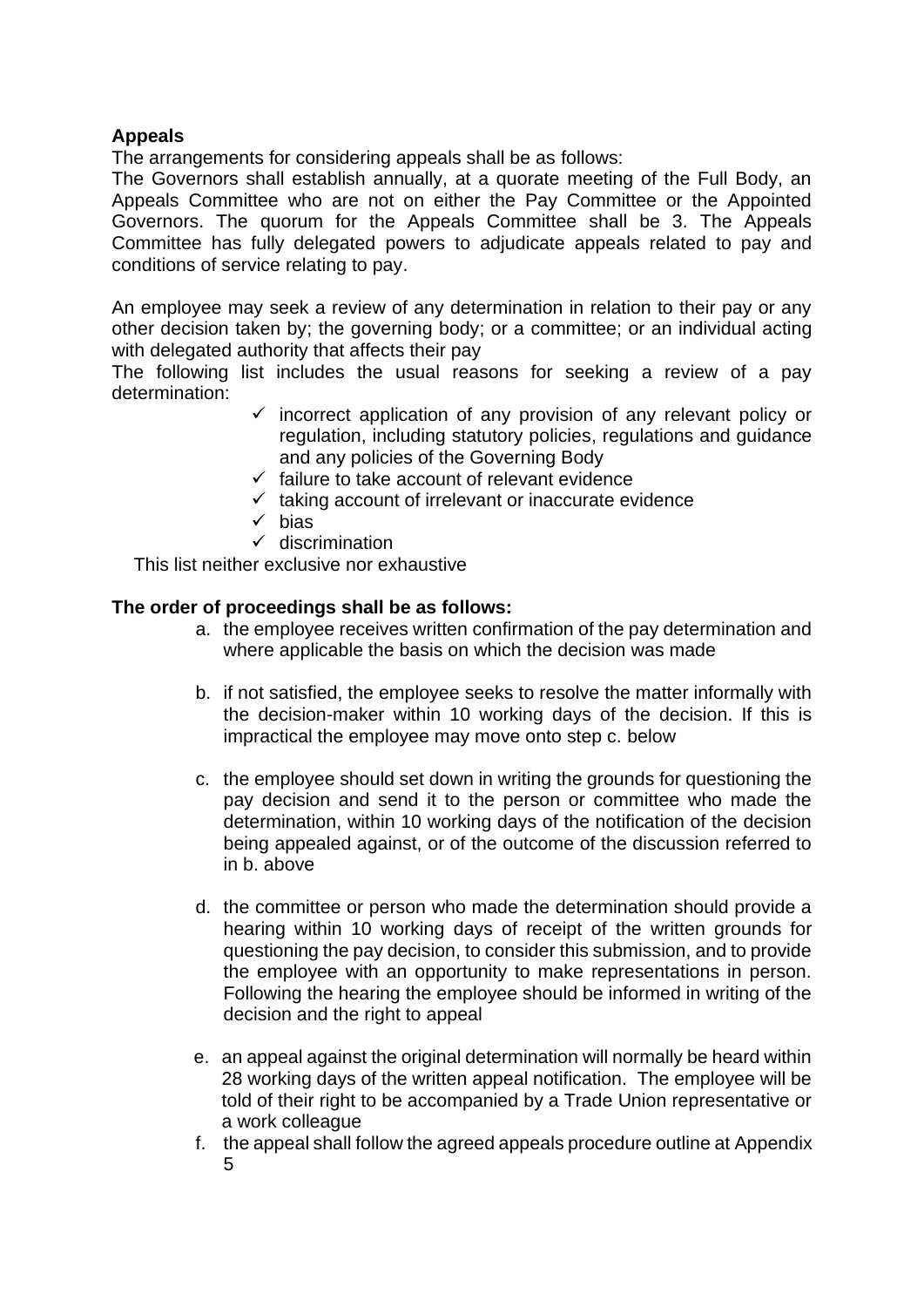# **Appendix 5 - Model Appeals Procedure**

The School Teachers' Pay and Conditions Document ("**the Document**") requires schools and local authorities to have a pay policy in place that sets out the basis on which teachers' pay is determined and the procedures for handling appeals.

As part of the overall appraisal process, a pay recommendation is made by the Reviewer (normally the line manager) and discussed with the teacher at the Review Meeting prior to being submitted to the school's Pay Committee or relevant decisionmaking body. Written details of and the reasons for the pay recommendation will be given to the teacher.

At this stage of the pay determination process, if the teacher wishes to obtain a better understand the rationale for the pay recommendation or bring any further evidence to the attention of the Reviewer, they should be given the opportunity to do so before the final pay recommendation is drafted in the Review Statement. The nature of any subsequent appraisal and pay discussion will be informal and therefore representation (on either side) is not necessary nor would it be appropriate. At the conclusion of any further discussion, the pay recommendation may be adjusted or it may remain the same; the Review Statement will be updated to reflect the discussion.

If a teacher believes that the final pay recommendation falls short of their expectations and they wish to seek a further review of the information that affects their pay, they may wish to formally appeal against the decision, utilising the formal Appeal Hearing Procedure. Appeal Hearings against pay decisions must satisfy the dispute resolution requirements of employment law (i.e. Part 4 of the Trade Union and Labour Relations (Consolidation) Act, 1992) and the ACAS Code of Practice.

# **1. Appeal Hearing Procedure**

It is the intention that the Appeals Procedure will be dealt with promptly, thoroughly and impartially.

# **2. Guidance**

- When a teacher feels that a pay decision is incorrect or unjust, they may appeal against that decision, especially when there is new evidence to consider.
- Teachers / Headteachers should put their appeal in writing to either the Headteacher or the Governing Body; their appeal should include sufficient details of its basis.
- Appeals should be heard without unreasonable delay and at an agreed date, time and place.
- Employees have a statutory right to be accompanied at any stage of an appeal hearing by a companion who may be either a work colleague or a trade union representative.

# **Appeal Procedure Steps: Informal Stage**

As part of the pay determination process, the line manager ("the recommendation provider") will make a recommendation to the "the decision maker" (the person/s or committee responsible for approving the pay recommendation) supported by relevant assessment evidence. On determining a teacher's pay, "the decision maker" will write to the teacher advising them of the pay decision, the reasons for it and will, at the same time, confirm their right to appeal the decision to "the decision maker".

If the teacher wishes to appeal the decision, they must do so in writing to "the decision maker", normally within 10 school working days or within a mutually agreed alternative